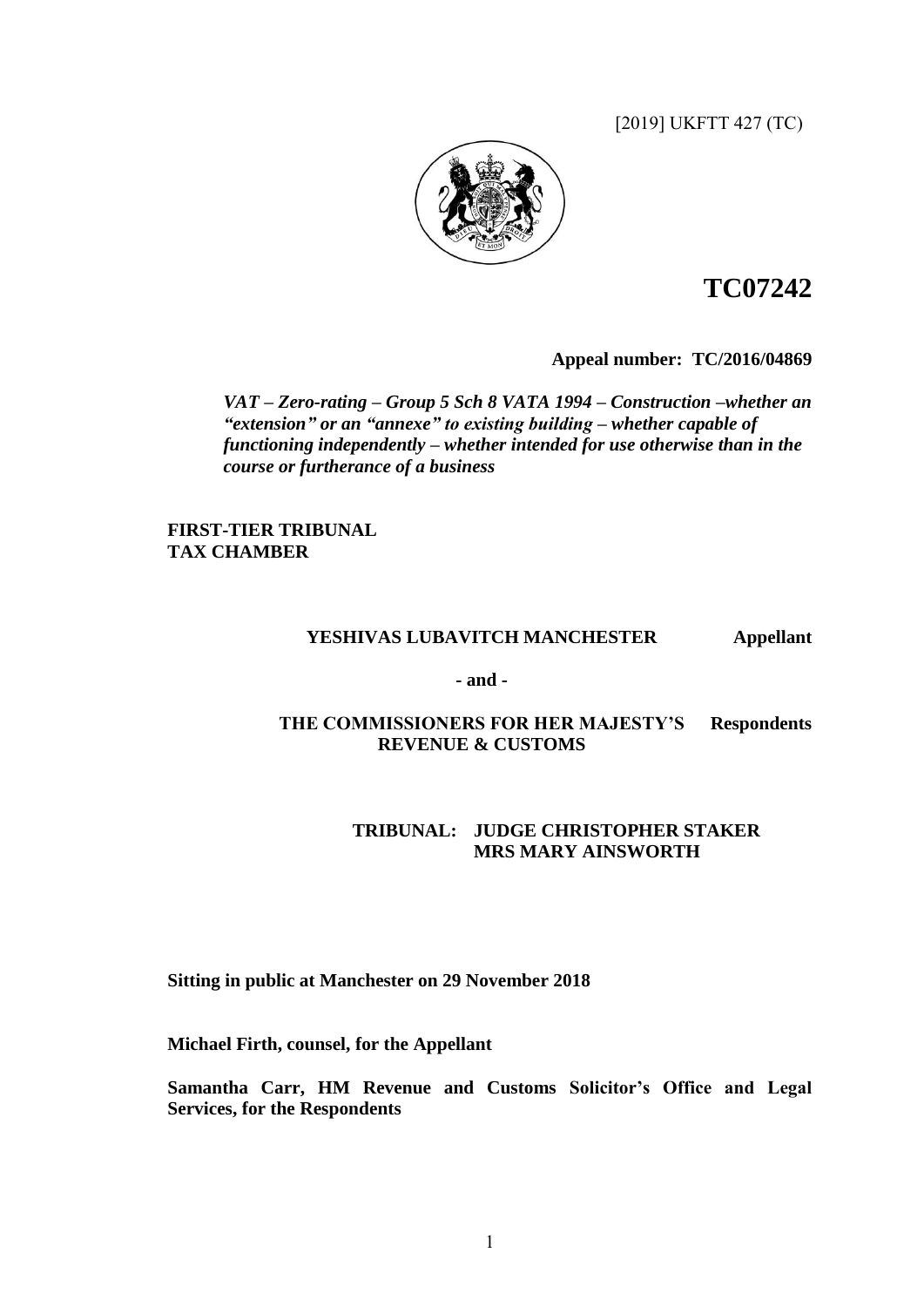# DECISION

## **Introduction**

1. The Appellant appeals against a decision of HMRC that certain building work was standard-rated rather than zero-rated for VAT purposes.

## **Background facts**

2. Yeshivas Lubavitch Manchester (the "**Appellant**") is a charity providing education for children between the ages of 3 and 16 in the Jewish community in Manchester and the North West of England. It is not registered for VAT.

3. The Appellant owns and maintains Oholei Yosef Yitzchok Lubavitch Schools ("**OYY Schools**"), which runs a day nursery for boys and girls between the ages of 3 and 5 (the "**nursery**"), and a day school for girls between the ages of 5 and 16 (the "**school**").

4. In about 2013, it was decided to move OYY Schools to a newly acquired site. The new site, which had previously been a residential property, contained a detached house, some 120 years old, that had a basement and three further floors (the "**existing building**"). The existing building was to remain and to have only minor internal works. An existing single story extension to the rear of the building was to be demolished. A new single storey area was then to be constructed to the rear of the existing building (the "**new structure**").

5. The Appellant accepts that the work on the existing building is appropriately standard rated. It is the VAT treatment of the new structure that is in issue in this appeal. The Appellant contends that it should be zero rated. HMRC contend that it is standard rated.

6. Planning permission for the works was applied for in December 2013. The school began the move to the new site in late 2016 when the works were nearing completion.

7. The new structure is physically connected to the existing building. The majority of the area of the new structure consists of a large open rectangular space which can be partitioned into two by a sliding/folding acoustic screen. This area is similar to a typical school hall or gymnasium, and indeed, one half of it is labelled on one of the plans as "multi purpose hall / dining, indoor sport etc". This area is referred to below as the "**hall**". The longer walls of the hall, which is the part of the new structure that is furthest from the existing building, run parallel to the back wall of the existing building. The space between the longer wall of the hall closest to the existing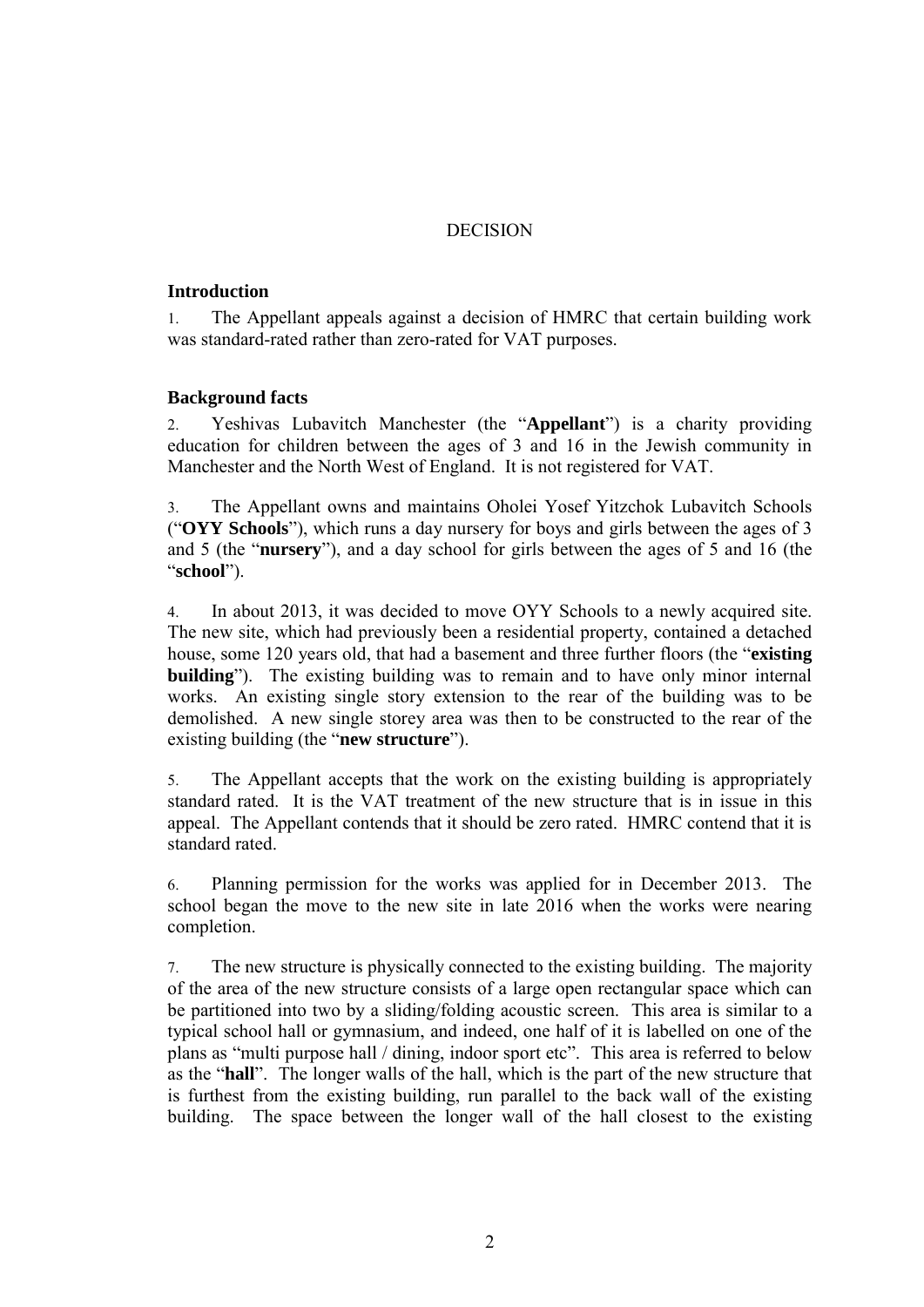building, and the existing building itself, is taken up by two long and narrow areas that run parallel to the longer walls of the hall. For convenience, these two areas are referred to below as "**corridors**". Thus, the back wall of the existing building forms the longer wall of one of the corridors, and the longer wall of the hall nearest the existing building forms one of the longer walls of the other corridor.

8. Under the original plan, the two corridors were to be divided by a solid party wall, with no internal access between the two. The corridor abutting the existing building was to have internal access to the existing building, and the entrance to this corridor was to become the new main entrance to the existing building. The former main entrance at the front of the existing building was to be turned into a fire escape door. The main entrance to the hall was to be on one of the shorter sides of the hall itself, quite near to the new main entrance of the existing building. From the hall, there was then to be internal access to the corridor abutting the hall. This corridor was to contain toilets, a kitchen, storage area and some other rooms.

9. However, there was a subsequent change of plan in about March 2016, as a result of discussions with HMRC indicating that HMRC would not view the original plan as qualifying for zero rating. When the works were finally completed, there was no internal access from the existing building to any of the new structure at all. The back wall of the existing building in effect became a party wall to the whole of the new structure. The former main door to the existing building remained its main door. The entrance to the corridor abutting the existing building became the main entrance to the new structure. From that corridor there was now internal access to the second corridor, and through it to the hall. The corridor abutting the existing building, rather than being an entrance area to the existing building as originally envisaged, ultimately became the main entrance area to the new structure.

10. The Appellant contracted with Core M (Contractors) Ltd ("Core M") to undertake the building works. Core M handed over the property to the Appellant on 30 March 2016. According to the Appellant, when Core M's involvement ended the building works had not yet been completed, and the outstanding works were undertaken by the Appellant itself.

11. In a letter dated 25 March 2015, Core M had sought HMRC's confirmation that the proposed building work would be zero-rated. There followed various exchanges between HMRC on the one hand, and Core M, the Appellant's agent and the Appellant on the other. As has been noted, the course of these exchanges led the Appellant to change plans in March 2016. The exchanges culminated in HMRC issuing a decision dated 23 August 2016, concluding that the work was standard rated. That decision was subsequently upheld in a 1 February 2017 HMRC review decision. The Appellant now appeals against that decision.

# **Applicable legislation**

12. Article 2(1) of Council Directive 2006/112/EC of 28 November 2006 on the common system of value added tax (the "**Directive**") relevantly provides as follows: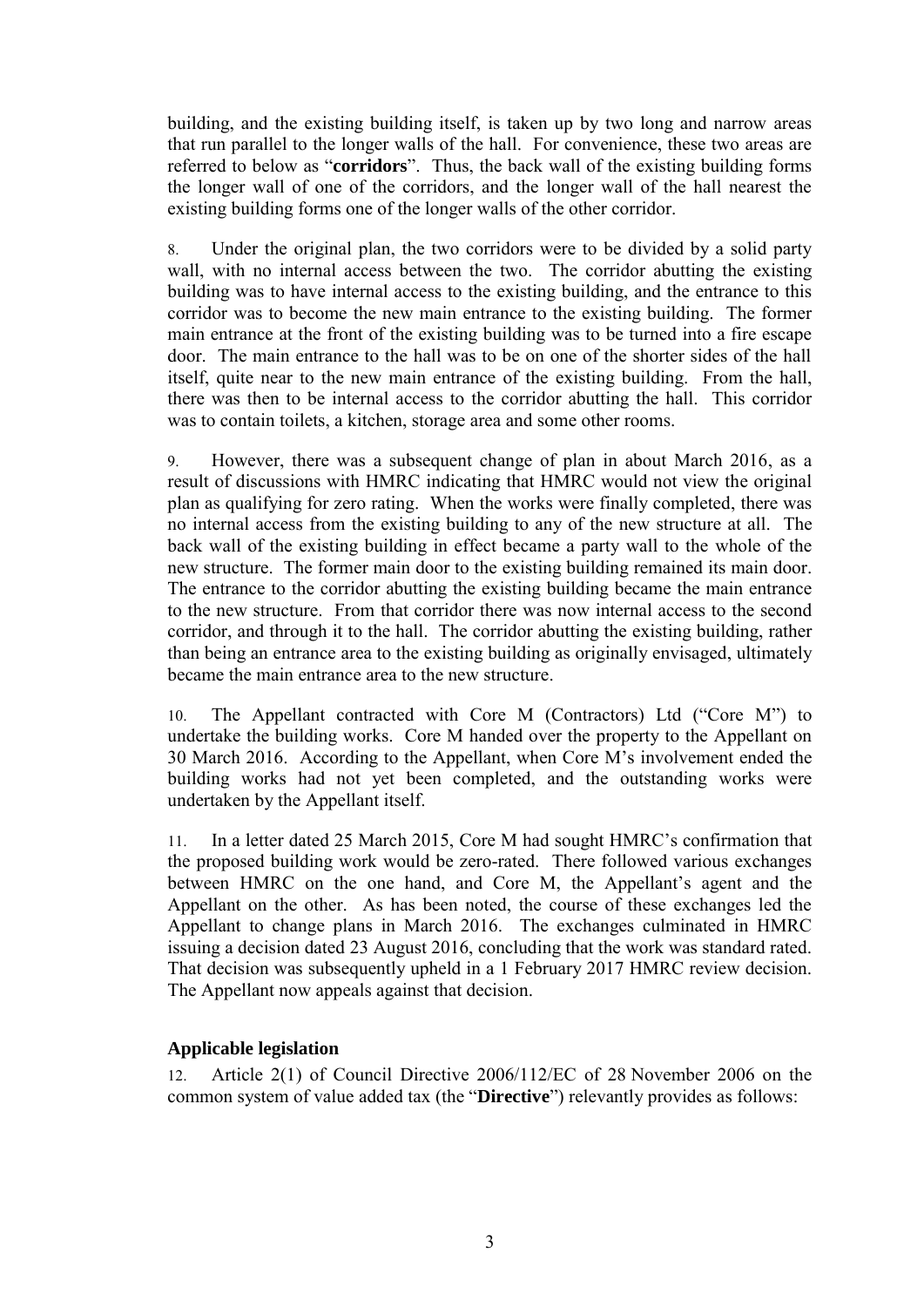The following transactions shall be subject to VAT:

- (a) the supply of goods for consideration within the territory of a Member State by a taxable person acting as such ...
- (c) the supply of services for consideration within the territory of a Member State by a taxable person acting as such …
- 13. Article 9(1) of the Directive relevantly provides:

"Taxable person" shall mean any person who, independently, carries out in any place any economic activity, whatever the purpose or results of that activity.

14. Section 30(2) of the Value Added Tax Act 1994 ("**VATA**") provides that a supply of goods or services is zero-rated if the goods or services are of a description for the time being specified in Schedule 8 VATA.

15. Item 2 in Group 5 of Schedule 8 VATA specifies:

The supply in the course of the construction of—

(a) a building … intended for use solely for … a relevant charitable purpose …

of any services related to the construction other than the services of an architect, surveyor or any person acting as a consultant or in a supervisory capacity.

16. Item 4 in Group 5 of Schedule 8 VATA specifies:

The supply of building materials to a person to whom the supplier is supplying services within item 2 or 3 of this Group which include the incorporation of the materials into the building (or its site) in question.

17. Note 6 of the notes to Group 5 of Schedule 8 VATA ("**Note 6**") relevantly states:

> Use for a relevant charitable purpose means use by a charity in either or both the following ways, namely—

(a) otherwise than in the course or furtherance of a business …

18. Note 16 of the notes to Group 5 of Schedule 8 VATA ("**Note 16**") relevantly states:

> For the purpose of this Group, the construction of a building does not include—

- (a) the conversion, reconstruction or alteration of an existing building; or
- (b) any enlargement of, or extension to, an existing building except to the extent the enlargement or extension creates an additional dwelling or dwellings; or
- (c) subject to Note (17) below, the construction of an annexe to an existing building.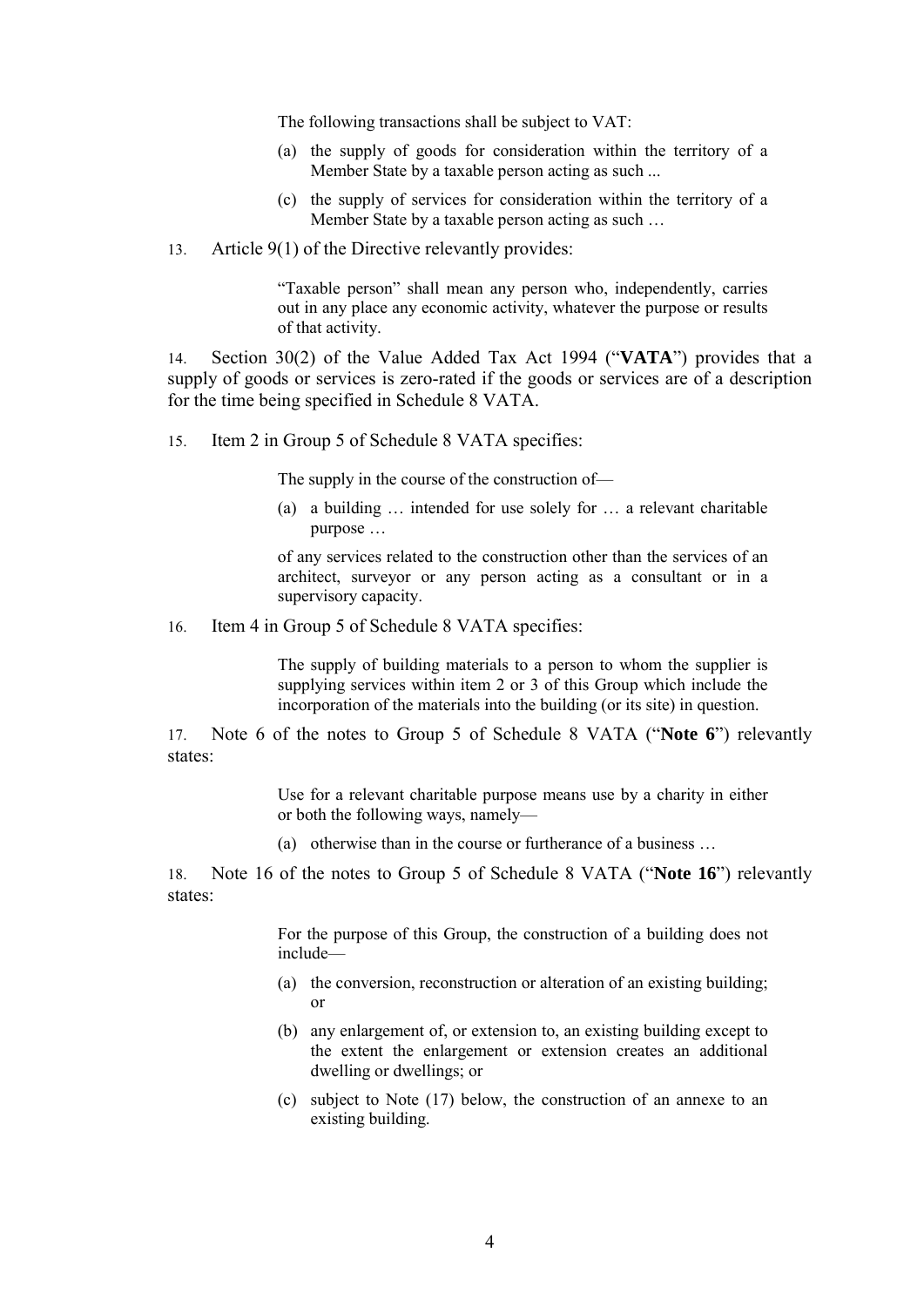19. Note 17 of the notes to Group 5 of Schedule 8 VATA ("**Note 17**") relevantly states:

> Note 16(c) above shall not apply where the whole or a part of an annexe is intended for use solely for a relevant charitable purpose and—

- (a) the annexe is capable of functioning independently from the existing building; and
- (b) the only access or where there is more than one means of access, the main access to:
	- (i) the annexe is not via the existing building; and
	- (ii) the existing building is not via the annexe.

## **The issues**

20. The Appellant accepts that work on the existing building is appropriately standard rated, and only contends that the works for the new structure qualify for zero rating. HMRC contends that the work on both the existing building and the new structure was undertaken pursuant to a single contract for a single scheme of works to convert and alter the existing building for use as a school premises, and that the VAT treatment of the new structure cannot be determined in isolation from the scheme of works as a whole.

21. The Appellant's case is that the new structure qualifies for zero rating under Items 2 and 4 in Group 5 of Schedule 8 VATA. The Appellant contends that these works are not excluded by Note 16 because the new structure is not an "enlargement of, or extension to" the existing building (Note 16(b)), but rather, an "annexe" that is capable of functioning independently from the existing building, with the new structure and the existing building each having their own means of access (Note 16(c) and Note 17). On the other hand, HMRC contends that the new structure not an annexe, and that in any event it is not capable of functioning independently and does not have its own main access.

22. Even if the requirements of Note 17(a) and (b) are satisfied, the new structure will only qualify for zero rating if it was intended for use solely for a relevant charitable purpose (Item 2(a) and chapeau to Note 17), and this requirement will not be satisfied if the new structure was intended for use "in the course or furtherance of a business" (Note 6(a)). HMRC contend, and the Appellant disputes, that the new structure was intended for use "in the course or furtherance of a business".

## **The hearing**

23. At the hearing, Mrs Risa Klyne, a trustee of the main donor to the Appellant, gave oral evidence and was cross-examined. The Tribunal also had before it a witness statement of HMRC Officer Paul Davies, who did not give oral evidence. Oral closing submissions were made on behalf of the Appellant. Due to lack of time, the HMRC closing submissions were made in writing after the hearing, to which the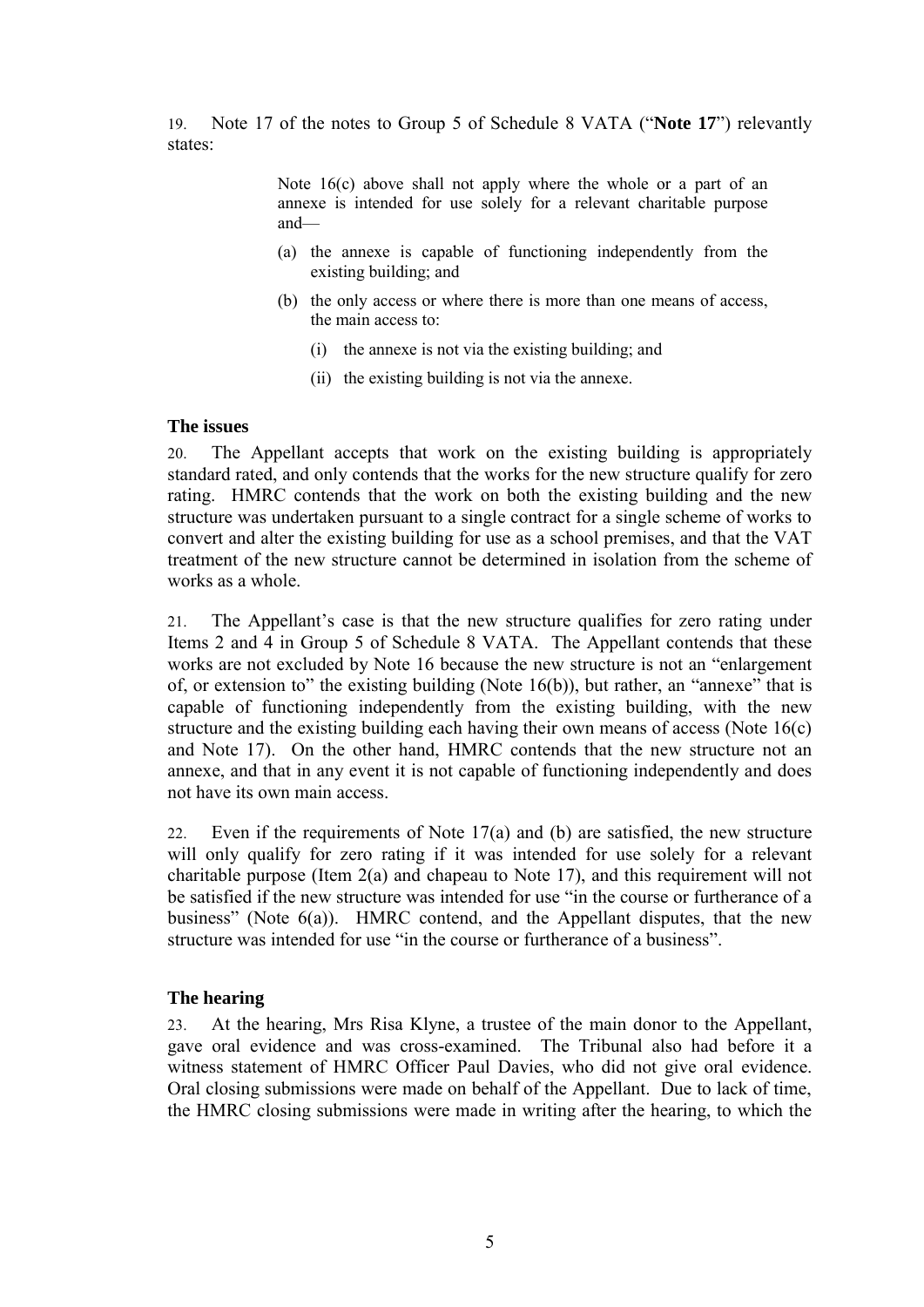Appellant replied in writing. The Tribunal has also taken into account the skeleton arguments of the parties and the documents in the hearing bundle.

## **The evidence of Mrs Klyne**

24. The witness statement of Ms Klyne states amongst other matters as follows.

25. The premises are to be donated by the Appellant to Beis Chaya Mushka Limited, a charitable company, which will make them available for a peppercorn rent to OYY Schools, another charitable company.

26. The charities have not, and will not, be run on a for profit basis at any time. The school has never made a profit, and actively seeks donations from the community to cover shortfalls each year. The school and nursery only charge contributions set at a level designed to ensure that they cover the running costs. Donations are sought to contribute towards the running costs. Any disadvantaged children have their contribution subsidised with donations from the OYY Schools charity. No parent is turned away for lack of payment as the focus is on religious matters.

27. Core M carried out the refurbishment work in the existing building as well as constructing the new structure, but raised separate invoices for each. Due to a relationship breakdown with the contractor, the site was left unfinished and the Appellant had to manage completion of the works.

28. The Appellant maintains an office in the new structure for its own charitable purposes, and the new structure is also used by the other charities operating out of the building.

29. The school does not need a separate hall or nursery to operate, and even if it did, it could utilise the facilities at the local grammar school. The new structure is not used as a sports hall. The school children do eat their packed lunch in the new structure, which takes 25 to 30 minutes four times a week. This is done as a convenience rather than a necessity as they have the choice to eat their packed lunch in the library in the main school and many do this. The kitchen in the nursery is used for cooking activities for the nursery children, and not for school lunches.

30. The nursery and the school are two distinctly different activities and both the nursery and the school are capable of operating independently from one another. The nursery accepts both boys and girls whereas the school only accepts girls. Both the nursery and the school have their own separate entrances, toilet facilities, classrooms, eating areas and playgrounds. The nursery is fitted out and equipped for nursery aged children and the school for school aged children. There is no through connection and physical integration between the nursery and the school, and it has been designed this way so smaller children in nursery are separated from older/larger children.

31. The school started operating from the refurbished building in November 2016. The nursery started operating from the new structure later once all works were complete.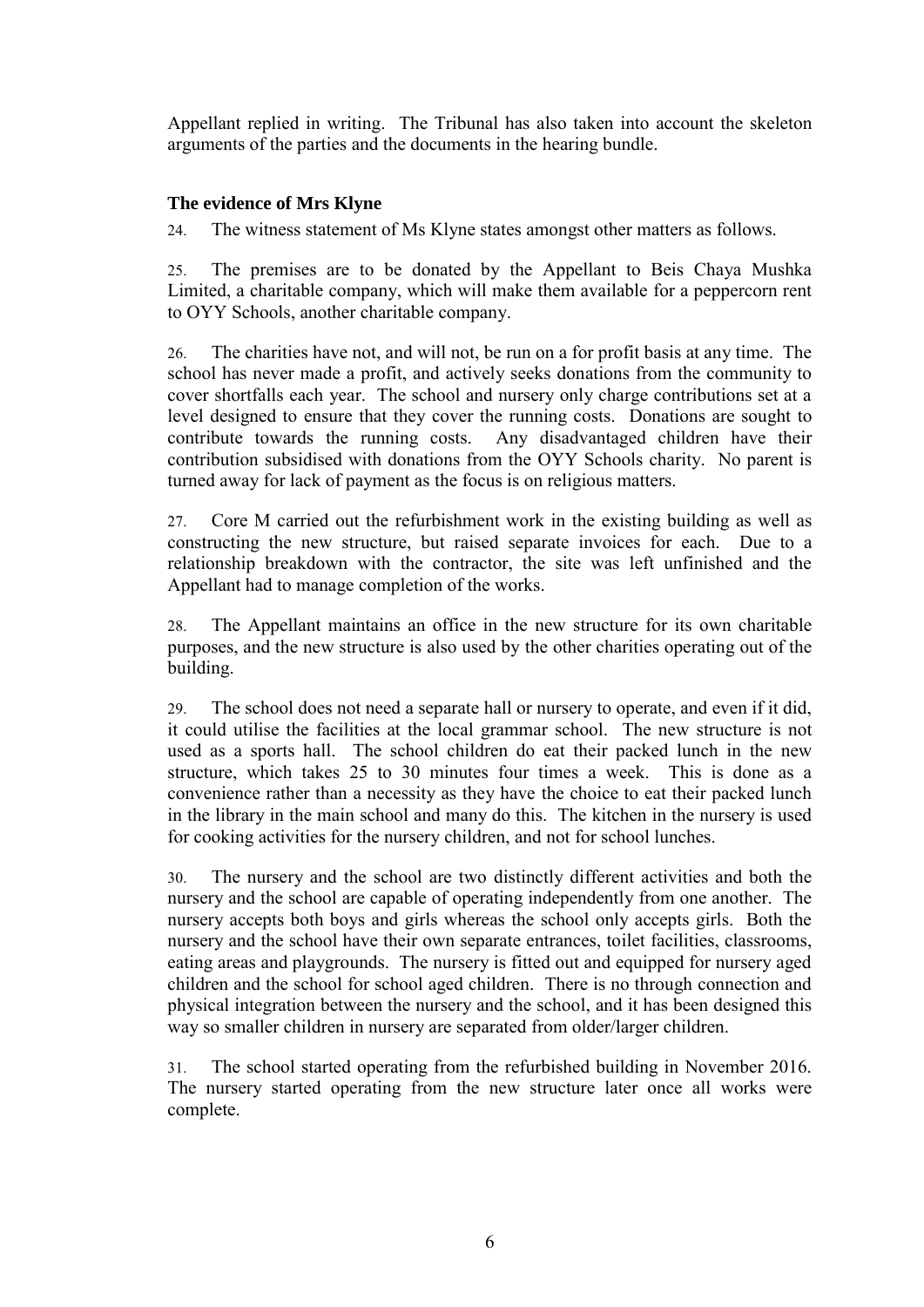32. The second witness statement of Mrs Klyne states amongst other matters as follows. There are no fees payable for nursery children, only voluntary contributions. If parents cannot afford to pay, they do not pay. Each year approximately 60% of the children will pay full voluntary contributions and the remainder pay a reduced rate depending on affordability and their individual circumstances. The level of contributions payable will be proposed by the parents and agreed by the Head. The witness statement attaches a 14 November 2018 letter from the school, stating that 64% pay full contributions, 18% paid 50-60% contributions, and 18% paid 15-25% contributions. (It is not entirely clear whether these percentages relate to the school and nursery, or just the nursery.)

33. In examination in chief, Mrs Klyne stated amongst other matters as follows. The ethos of the school is not just education but development of great human beings. It is always a priority of the school not to refuse a child based on lack of parental funds. The school has benefactors who will pick up the shortfall. However, where possible parents will always pay something, enabling them to maintain dignity and to enable them to say they paid for their child's education. In some cases, parents pay nothing.

34. In cross-examination, Mrs Klyne said amongst other matters as follows.

35. Ofsted reports were incorrect when stating that the school charged "fees"; this was because Ofsted applied a "tick box" methodology and their report did not reflect the individual circumstances of this school.

36. The school teachers are paid. She did not know if some of the donations to the school were made by parents with children at the school. She was not sure but some teachers may have children at the school.

37. The school decided to move to the new site because this was cheaper than renovating the old site. There was a nursery at the previous site, but the school and nursery were always run separately as two separate entities. For cooking lessons, the school uses the facilities at another school up the road, not the kitchen in the new structure. The new structure is not used for school assemblies. The school may use the hall in the new structure for religious meetings or fundraising events.

38. The new structure has its own independent boiler which is in the basement of the existing building for safety reasons. The thermostat for the new structure is located within the new structure. There are also electric storage heaters in the new structure. These are used to provide additional heat when it is very cold, or to provide heating if the boiler breaks down.

# **The evidence of HMRC Officer Paul Davies**

39. The witness statement of Officer Davies describes the procedural history leading up to the taking of the HMRC decision that is the subject of the present appeal. The witness statement also sets out Officer Davies' reasons for considering that the new structure is not entitled to be zero rated.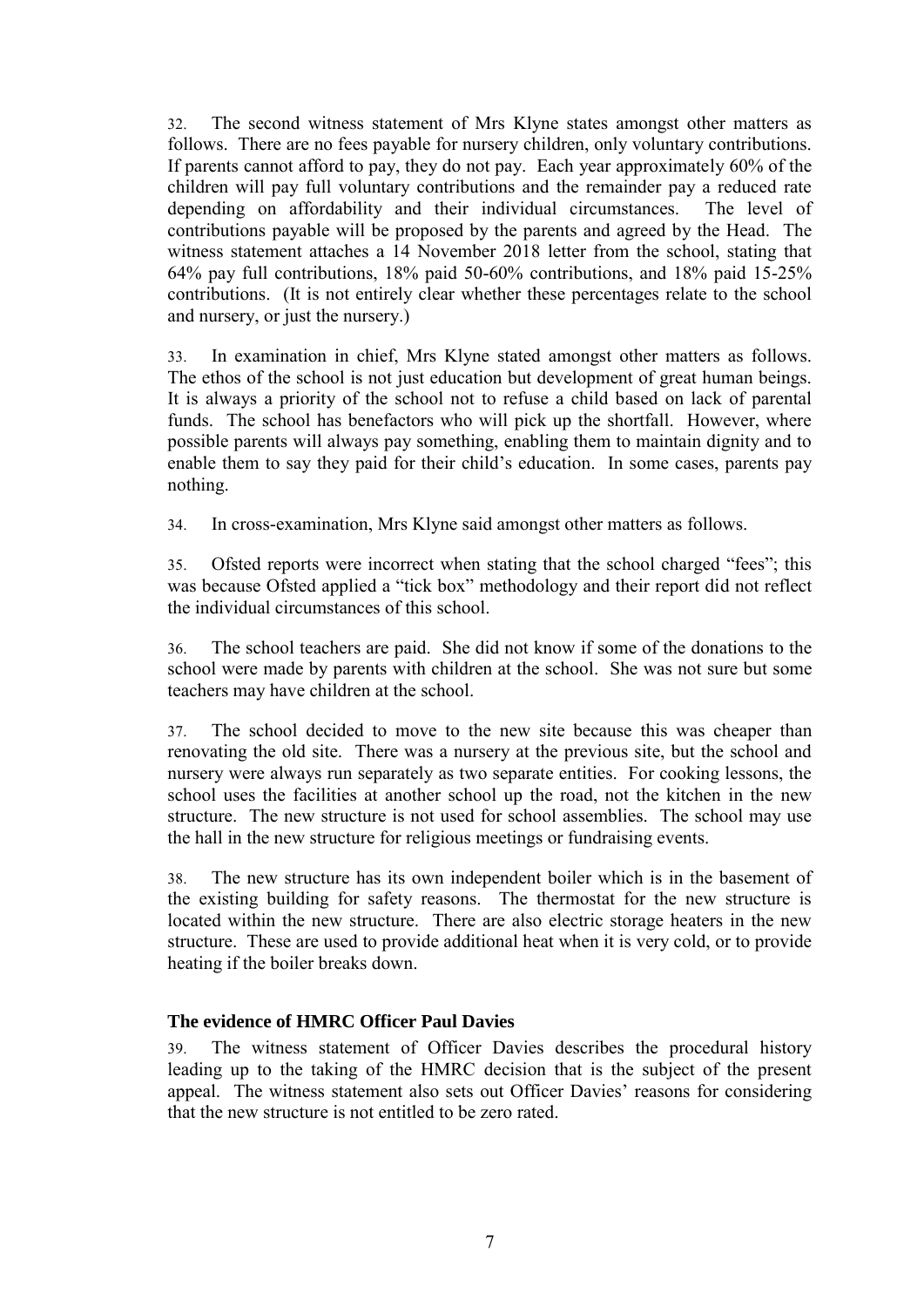#### **The documentary evidence**

40. The documentary evidence in the hearing bundle includes the following.

41. A letter dated 25 March 2015 from Core M to HMRC states that "The girls school will not be run on a for profit basis, and the nursery will only charge fees set at a level designed to ensure they cover their costs, as per the Yarborough [sic] Children's Trust".

42. A letter dated 25 September 2015 from Core M to HMRC states: "The charities will not be run on a for profit basis at any time and the school and nursery will only charge contributions set commensurate at a level designed to ensure that they cover the running costs, as per the Yarborough [sic] Children's Trust. Any disadvantaged children will have their contribution subsidised with donations from the Oholei Yosef Yitzchok Lubavitch Schools Limited charity."

43. An e-mail dated 2 February 2016 from the Appellant's agent to HMRC states: "We can confirm that the school does have an aspirational target of 'fees' which are aimed at covering costs, but no child is turned away if their parents are unable to reach that level, and fees are not directly linked to attendance. Previously it has been run informally as an exempt charity so there was no need to file accounts with the charity commissioners but it is now the intention to formalise matters with the registration referred to above. The school is run for religious purposes only and that is its ethos—there is no profit motive at all."

44. An e-mail dated 19 June 2016 from the Appellant's agent to HMRC forwards a message from what appears to be a commercial nursery, stating that its charges are £200 per week. The e-mail from the agent goes on to state that the nursery run by the Appellant requests a voluntary contribution of £100 per month while market rates are £400 to £800 per month, so that the Appellant operates at 25% of market rates.

45. An application dated 2 February 2016 made by OYY Schools to the Charity Commission for registration as a charity states amongst other matters as follows:

> The trustees also wish to have a system of paying out grants to families on low income as the families that send to the school are breadline or below and they feel that this would be very suitable to run alongside the school activities. It is separate to the schools activities even though the overlap is evident in that fees might be reduced or waived if people can't afford to pay nevertheless the trustees will ensure that this is a separate function to the school. ...

> The grants paid out or fees waived will enable children from families on low income to receive a normal education without being compromised. …

> For the grants it will be up to the trustees to decide and it will be primarily based on the level of funds available to pay out after which it will be based on criteria that the trustees will set such as those on government benefits or those that can prove that they are on low income. …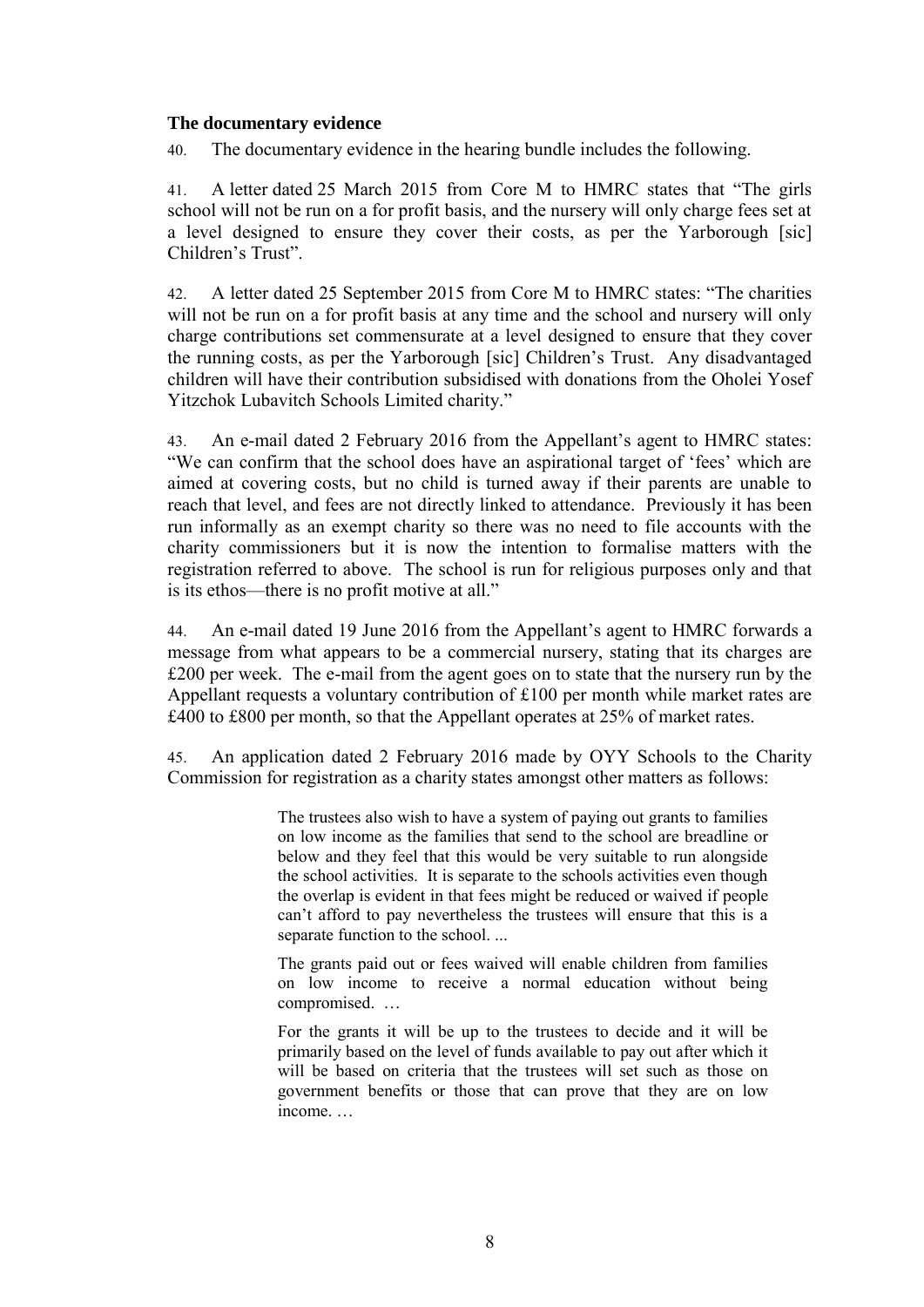The trustees will ask for voluntary contributions for the college from parents—they are aware that they will not be able to cover the annual costs of the school unless they fundraise too as the parent body will in the main be on low income.

It is possible that there will be parents not paying anything at all and the trustees recognise that they will have to find the shortfall.

46. An application dated 2 February 2016 made by Beis Chaya Mushka Ltd to the Charity Commission for registration as a charity states amongst other matters as follows:

> The trustees wish to purchase or receive a building that this charity will hold for the sole purposes of education. ...

> The school that the trustees wish to help by providing this building which they wish to keep in the charity sector yet separate from the running of the school for commercial reasons. …

> Whether the charity will charge for the usage of how much will be open to negotiation with the school trustees and governors. …

The trustees may charge a rent as mentioned earlier.

The trustees recognise that they may not recover the running costs from the school and are prepared to either fundraise for the shortfall or provide the funds required to ensure smooth financial running.

47. An Ofsted report of an inspection of OYY Lubavitch Girls' School on 3-4 July 2012 states amongst other matters as follows. The school opened in 1980 and in 1997 received registration as an independent day school for girls aged from 3 to 16 years of age and for boys aged from 3 to 5 years (on the original main site). In 2010 the registration was changed to include a group of boys aged 6-12 years at a separate site. At the time of this report, there were 93 pupils on the main site (83 girls and 7 boys), of which 21 were in the Early Years Foundation Stage. There were at the time 130 full time pupils on roll (83 girls and 47 boys) and no part-time pupils. Annual fees for day pupils were £2,900 to £4,500.

48. An Ofsted report of an inspection of OYY Lubavitch Girls' School on 17-19 March 2017 states amongst other matters as follows. There were at the time of this report 122 pupils on roll including 21 full time children in the early years; 16 of these children were in receipt of public funding. The gender of pupils was "Boys/Girls (Separate arrangements)". Annual fees for day pupils were £6,240.

49. A printout from a page of the Independent Schools Council website dealing with the Oholei Yosef Yitzchok School states that the school has 125 pupils, of whom 56 are boys aged 5-16 and 69 are girls aged 3 to 16, with boys and girls taught separately. It states that day fees per term are £1,460 to £6,630, and that there are no scholarships or bursaries. The date of this website printout is not clear.

50. An income and expenditure account for OYY Lubavitch Girls School indicates that in the year ending 30 September 2016, it had income of £186,278, of which £103,879 was "parental contributions", £26,074 was "childcare vouchers", £34,717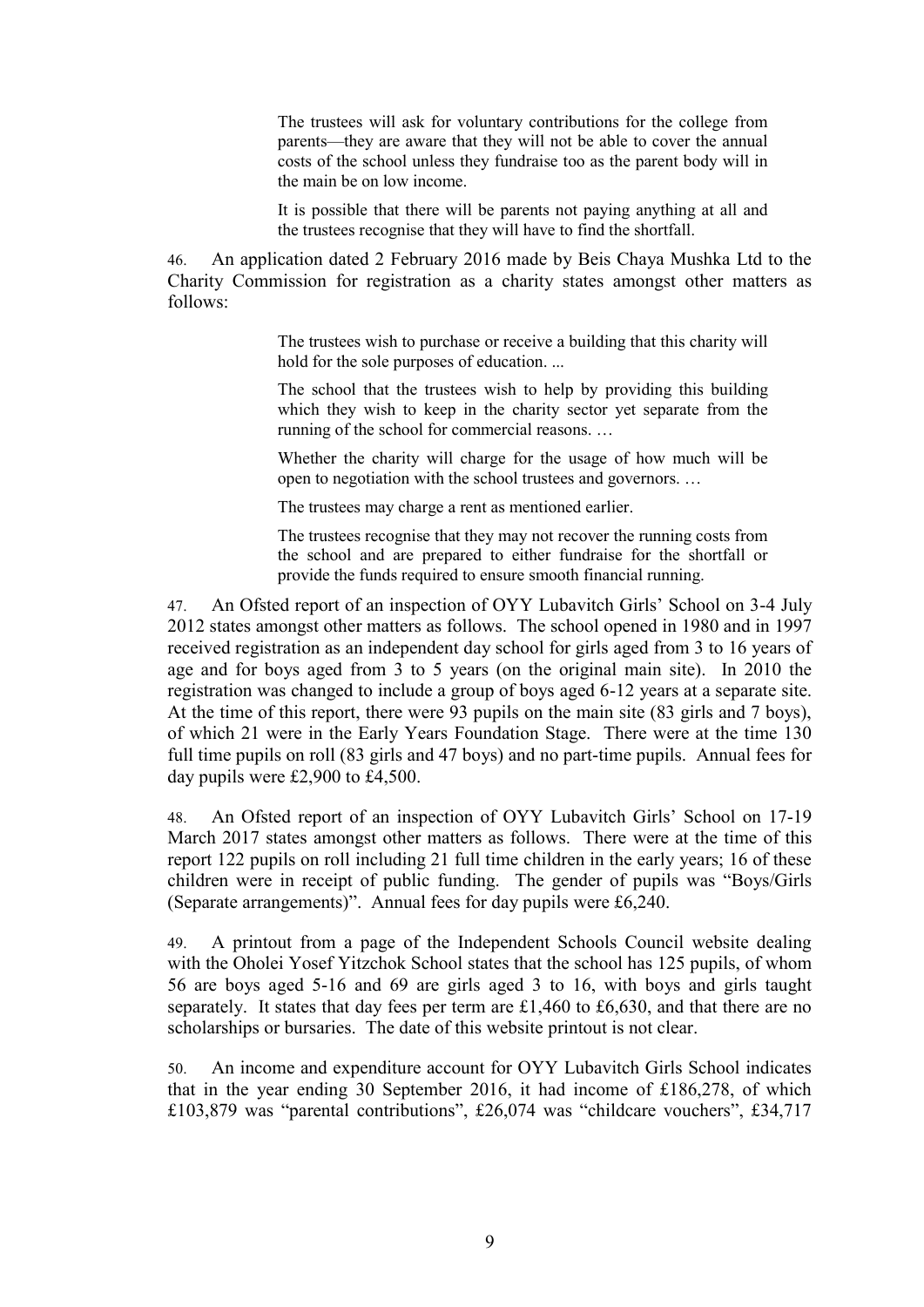was "donations", £36 was "bank interest" and £21,080 was "security grants", and £473 was "milk scheme".

51. An income and expenditure account for OYY Lubavitch Girls School indicates that in the period 1 October 2016 to 31 July 2017, it had income of £164,454, of which £92,419 was "parental contributions", £33,265 was "childcare vouchers", £22,849 was "donations", £10 was "bank interest" and £15,911 was "security grants".

52. Unaudited financial statements for Oholei Yosef Yitzchok Lubavitch Schools for the period 1 December 2016 to 31 August 2017 state amongst other matters as follows. The organisation was registered as a charity on 22 July 2016. In the period in question, the main aim of the charity continued to be the provision of a pre-school nursery, and educational facilities to girls, for children aged 2 to 16. The charity would give out grants in line with its objects. There were no individual or institutional grants made during the year. Donation and grant income amounted to £64,721, and "income in respect of contributions and fees" or "voluntary contributions" amounted to £90,823.

## **The Appellant's submissions**

53. The new structure is an "annexe" given the lack of integration with the existing building. It is immaterial that a previous structure at the rear of the existing building was first demolished: what was previously on the site but is no longer on the site cannot affect the characterisation of the construction works.

54. The mere fact that construction of an annexe takes place in the context of other works being done to the existing building does not mean that the construction of the annexe cannot be zero-rated.

55. The annexe is "capable of functioning independently from the existing building". It is immaterial that the heating plant is housed in the existing building's basement, and that the principal's office and staff facilities are in the existing building and that the main hall in the new structure is used for dining by the older pupils 4 days per week. The legislation does not require that the main building is used or capable of use without the annexe.

56. The existing building and the annexe clearly have their own separate main accesses.

57. The new structure is not being used in the course or furtherance of a business. Reliance is placed on *Customs and Excise v Yarburgh Children's Trust* [2001] EWHC 2201 (Ch), [2002] STC 207 ("*Yarburgh*") and *Customs & Excise v St Paul's Community Project Ltd* [2004] EWHC 2490 (Ch), [2005] STC 95 ("*St Paul's*"). HMRC accept that up to 5% business use of the building can be ignored as *de minimis* (reliance is placed on *Wakefield College v HMRC* [2018] EWCA Civ 95 ("*Wakefield College*") at [5]).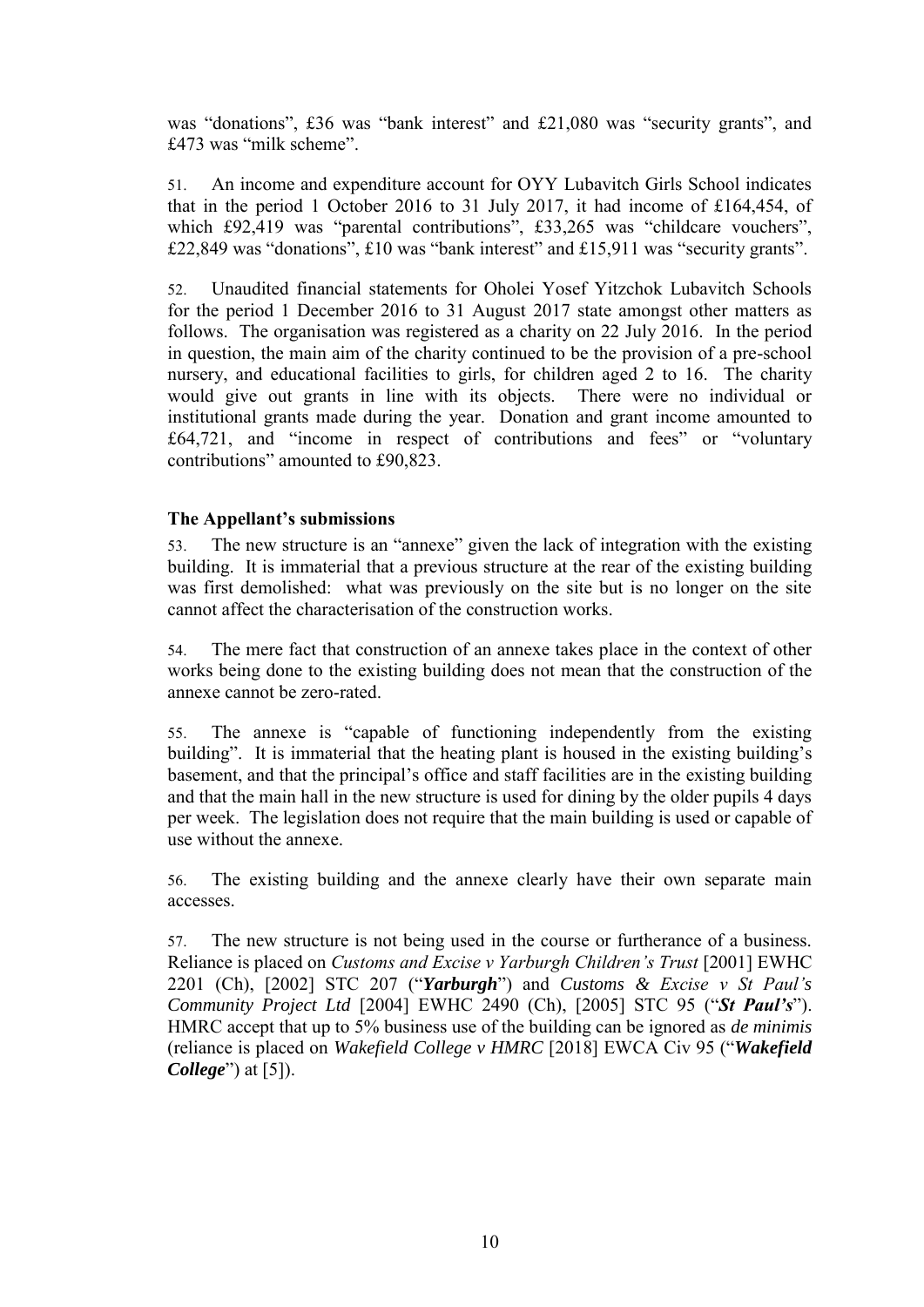58. The nursery activities are undertaken for social/religious reasons. The voluntary contributions requested from parents are significantly lower than the fees charged by commercial nurseries. The contributions do not cover costs, and the Appellant relies upon donations. The Appellant has a legitimate expectation that its activities will be treated as non-business activities insofar as they are within the scope of *Yarburgh* and *St Paul's*, given that HMRC apply that case law to others in the Appellant's position.

59. For purposes of the legal test in *Wakefield College*, the voluntary contributions of the parents do not satisfy the test for being consideration because they are voluntary and the service could be obtained with or without payment of the contribution. There is thus no direct link between the contribution and the service. In any event, the voluntary contributions do not amount to remuneration. They are voluntary, which means that the service could be obtained with or without payment of the contribution. The actual contribution made is therefore ultimately up to the parents in question and there is no fixing of a fee by reference to the cost of the service.

## **The HMRC submissions**

60. The work undertaken was a single development by a single main contractor whereby the property was purchased with the intention to convert it to use as a single educational establishment.

61. The new structure provided no extra space for activities distinct from but associated with the activities that were carried out in the existing building, because there were no activities being carried out in the existing building at the time of construction.

62. The time of supply was March 2016. Any subsequent alterations do not retrospectively alter what the position was at the time of supply.

63. The new structure cannot function independently from the existing building as it is dependent upon the heating plant which is housed in the existing building's basement, because the principal's office and staff facilities are within the new structure, and because the main hall in the new structure is used for dining by the school pupils at least 4 days per week.

64. The intended charitable use of the completed building was in the course or furtherance of business. The school is an independent day school providing education for 2-16 year olds and was doing so prior to its move to the new premises. Following the decisions in *Yarburgh* and *St Paul's*, HMRC issued Business Brief 02/05 which stated that HMRC would accept that charities which ran nurseries/crèches only, along the same lines as in those cases, would not be treated as a business activity for VAT. The school in this case does not run a nursery/crèche only, and the nursery in this case is not run on the same lines as in *Yarburgh* and *St Paul's*. In this case, the fees and contributions amount to 58% of the total income of the school. The school is run by trained paid staff, under the control of trustees, and fees are charged to all pupils to some degree.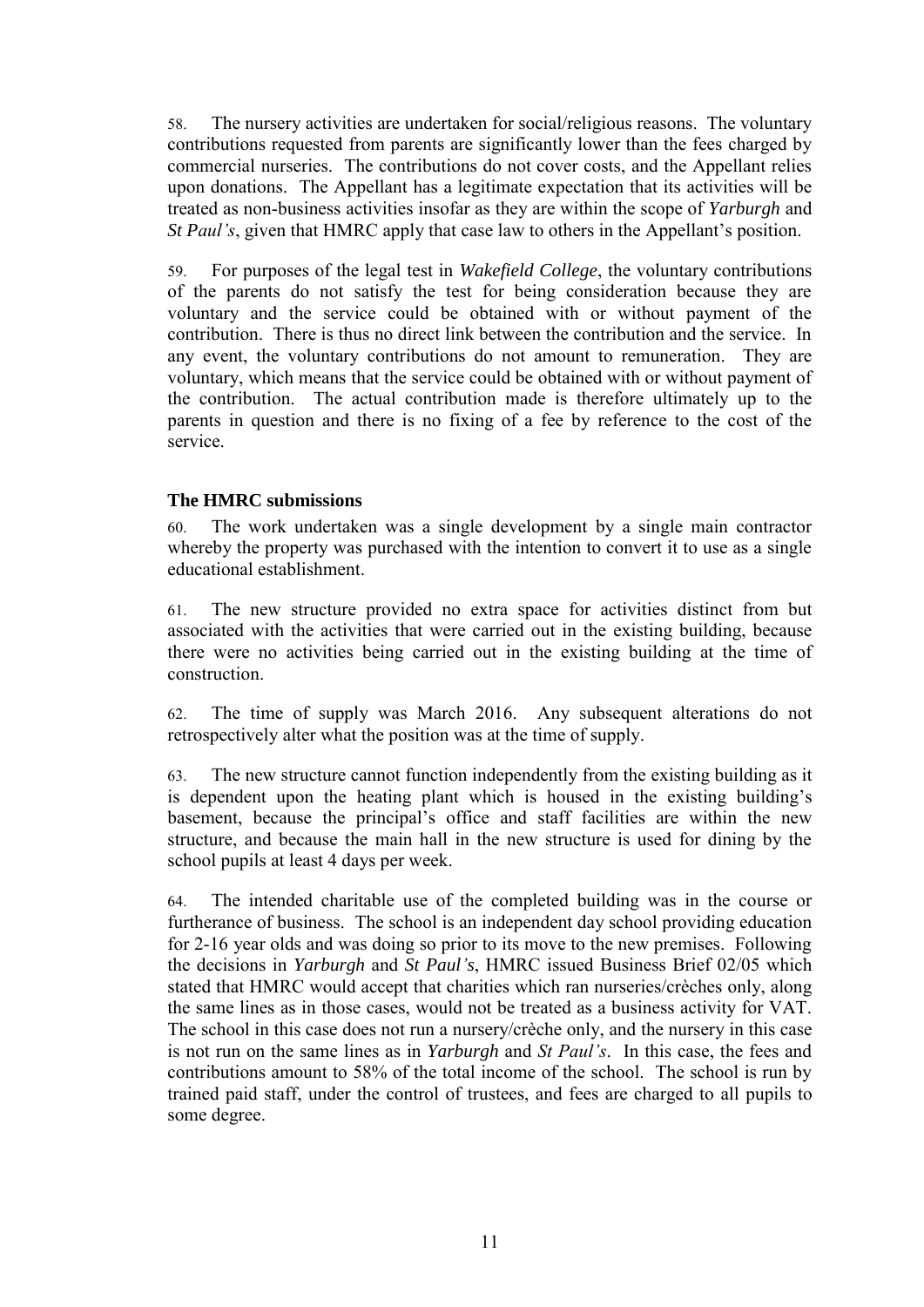65. In the present case, the link between the services and payments is sufficiently direct to satisfy Articles 2 and 9 of the Directive as established in *Wakefield College*.

66. The definition of "economic activity" for purposes of the Directive provides no exception for activities carried out for the benefit of the public, or for activities where the provider does not seek to make a profit (reliance is placed on *Longridge On the Thames v Revenue And Customs* [2016] EWCA Civ 930 at [84] ("*Longridge*"); *Apple and Pear Development Council v Commissioners of Customs and Excise* [1988] EUECJ R-102/869 ("*APDC*") at [12]). The school in this case is making a supply of education for consideration in much the same way as a fee-paying school. Its principal activity is the making of such supplies to other persons, and it does so for payment, over a period of time with some degree of frequency and scale. The evidence refers to "fees" being charged. The charge made is more than a nominal amount and accounts for a significant proportion of the school's income. Concessionary charges do not suggest a lack of economic activity because economic activity springs from the receipt of income, not profit.

## **The Tribunal's findings**

## *Whether the new structure can be considered in isolation*

67. The legislation provides that supplies of services and building materials for the construction of an annexe are to be zero rated if the relevant requirements are satisfied. The statutory requirements do not expressly include any necessity for the construction of the annexe to take place independently of any construction work on the existing building.

68. In *Roman Catholic Diocese of Westminster v Revenue & Customs* [2018] UKFTT 522 (TC) ("*Roman Catholic Diocese of Westminster*"), a hall had been constructed at the side of a church, as part of a project that involved various other works to the existing church itself. In that case, the Tribunal noted at [15] that:

> In response to a question from the Tribunal, HMRC did not consider that the fact of a single construction contract for all the works coloured the identification of the part relating to the Hall, and accepted that the contract costs could be split between the works which the Diocese accepted were standard-rated and those contended (but disputed) to be zero-rated.

69. The Tribunal considers that the position taken by HMRC in that case was correct. That appears to be the effect of a plain reading of the legislation. In the present case, HMRC point to nothing in the legislation that would arguably require a different result. The construction of an annexe does not cease to be the construction of an annexe, merely because other works are also undertaken by the Appellant at the same time, or even as part of the same contract.

*"Extension" or "annexe"*

70. For purposes of Note 16 and Note 17: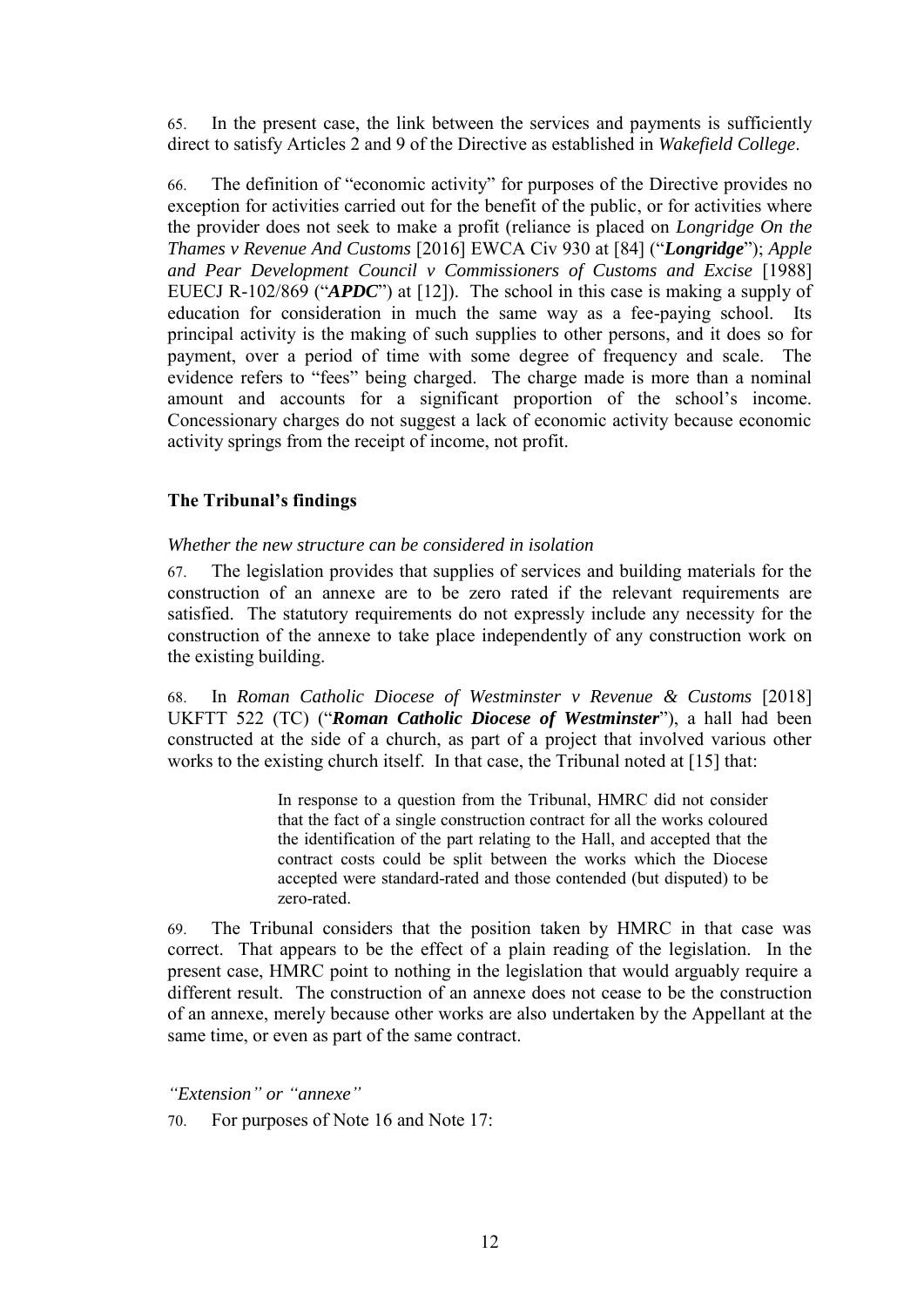- (1) The expressions "extension" and "annexe" are mutually exclusive.
- (2) Determining whether works constitute an "extension" or "annexe" to an existing building requires a comparison of the building:
	- (a) as it was before the works were carried out; and
	- (b) as it was to be after the works were completed.
- (3) The question is to be answered after an objective examination of the physical characters of the building at the two points in time, having regard *inter alia* to similarities and differences in appearance, the layout, the uses for which the existing building and the new structure are physically capable of being put and the functions which they are physically capable of performing.
- (4) The question is to be answered as at the date of supply, not as at the date of completion of the works or subsequently.
- (5) The terms of planning permissions, the motives behind undertaking the works and the intended or subsequent actual use are irrelevant, save possibly to illuminate the potentials for use inherent in the building or buildings.

(See, for instance, *Gateshead Jewish Nursery v Revenue & Customs* [2014] UKFTT 685 (TC) ("*Gateshead Jewish Nursery*") at [15], [29]-[32], [35(1)-(3)]; *Roman Catholic Diocese of Westminster* at [19], [21].)

71. The extent to which the new structure is integrated with the existing building is a significant factor. The looser the integration, the more likely it is that the structure will be viewed as an annexe rather than an extension.

- (1) The term "extension" refers to building work which provides an additional section or wing to that existing building. It is difficult to conceive of an extension which is not physically attached to the existing building. However simply because the new structure is physically attached does not necessarily mean that it is an extension rather than an annexe.
- (2) The term "annexe" connotes something that is adjoined but either not integrated with the existing building or of tenuous integration.
- (3) The existence of an internal access to the new structure is a material factor in determining whether the works constitute an extension rather than an annexe. However, simply because the new structure is physically attached with an internal doorway does not necessarily mean that it is an extension rather than an annexe.

(See, for instance, *Gateshead Jewish Nursery* at [17]-[18], [24]-[26], [28], [63].)

72. Because the question is to be answered as at the date of supply, not as at the date of completion of the works or subsequently, it is in this case first necessary to determine the date of supply.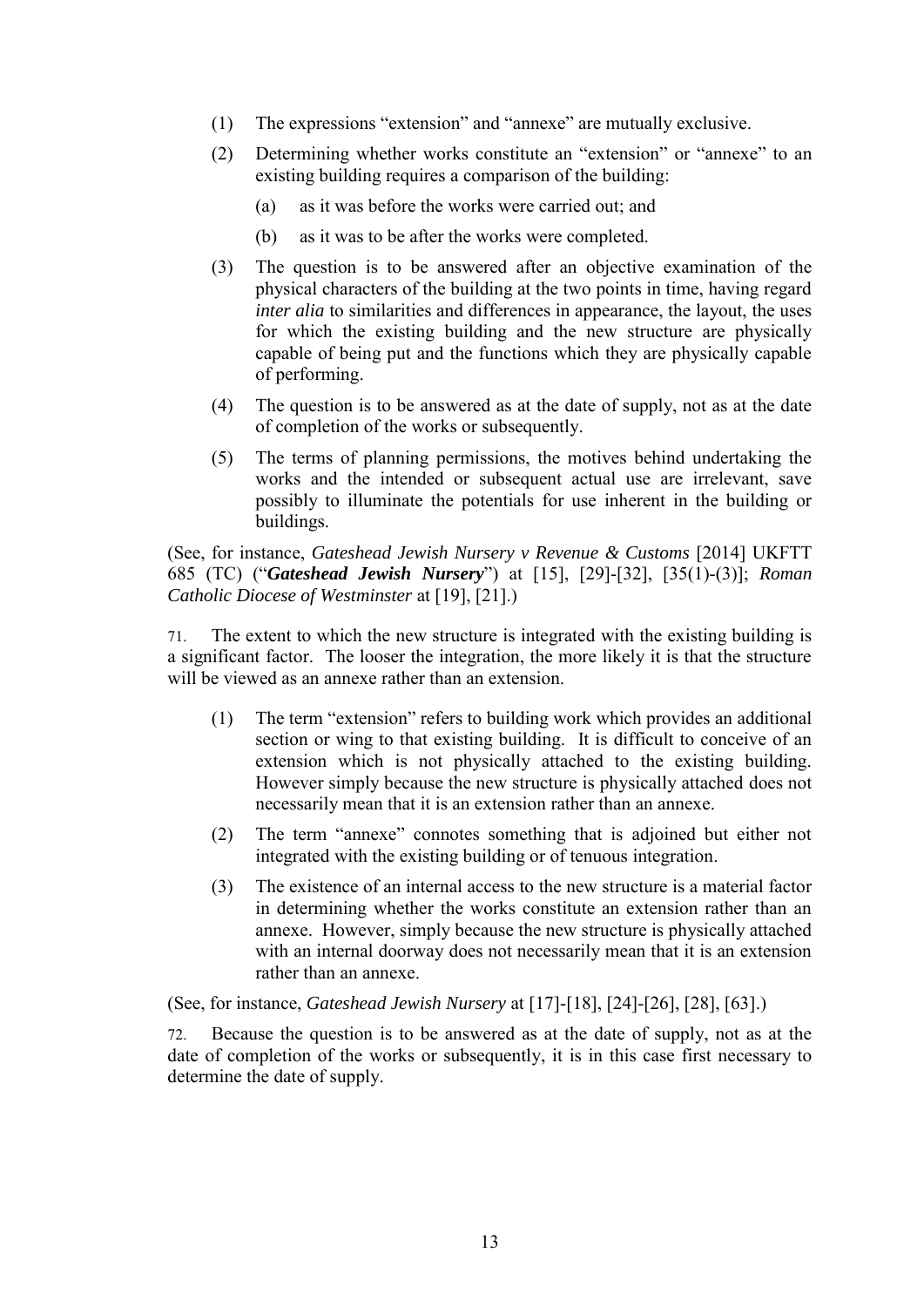73. HMRC contend that the date of supply was some time in March 2016, that at that time the layout of the new structure was as described in paragraph 8 above, and that it is this layout that must be compared with the existing building as it was before the works were carried out.

74. HMRC do not state definitively exactly which event in March 2016 that they consider to be the date of supply. The written closing submissions of HMRC suggest that the supply of the new structure was made to the Appellant by Core M on either the date of Core M's final invoice (7 March 2016), or the date on which Core M formally handed the property over to the Appellant (30 March 2016), or the date on which HMRC say that Core M formally concluded the contract with the Appellant for purposes of regulation 93 of the Value Added Tax Regulations 1995 (30 March 2016). HMRC have not asked the Tribunal to treat any date earlier than March 2016 as the date of supply. Nor has HMRC asked the Tribunal to find that there were multiple dates of supply over the course of the construction project. The Tribunal has accordingly proceeded on the basis that the date of supply was a single date in March 2016.

75. HMRC refer to an invoice dated 8 November 2016 from Warrington Electrical Services. HMRC argue that this shows that a ceramic tube smash was supplied and installed to exit bolts on the front door fire escape, confirming that this was not the main entrance when the school opened that month. However, the Tribunal considers that it is not clear from this invoice exactly which door is being referred to.

76. The evidence is that the Appellant's agent notified HMRC of the change in plans (from the layout described in paragraph 8 above to the layout described in paragraph 9 above) in an e-mail dated 8 March 2016. That e-mail attached a copy of the new plan, which had been prepared by an architect.

77. The Appellant has not given precise evidence as to the exact date on which the decision was taken to move to the new layout described in paragraph 9 above, or the exact date that instructions were given to the architect to prepare plans for the new layout. However, the Tribunal is satisfied on a balance of probability that it would have taken more than a day or two for the architect to prepare the new plans after the decision on the new layout had been taken. On that basis, the Tribunal finds on a balance of probability that the decision to proceed with the new layout had been taken prior to 7 March 2016, the earliest date identified by HMRC as the date of supply.

78. The Tribunal therefore finds that when undertaking the comparison referred to in paragraph 70(2) above, at the date of supply the building when completed was to have the layout referred to in paragraph 9 above.

79. The Tribunal therefore proceeds to undertake that comparison. In doing so, it does not take into account the terms of planning permissions, the motives behind undertaking the works or the intended use of the existing building and the new structure, or their subsequent actual use. While the intended and actual use illuminate the potentials for use inherent in the building, they are otherwise irrelevant.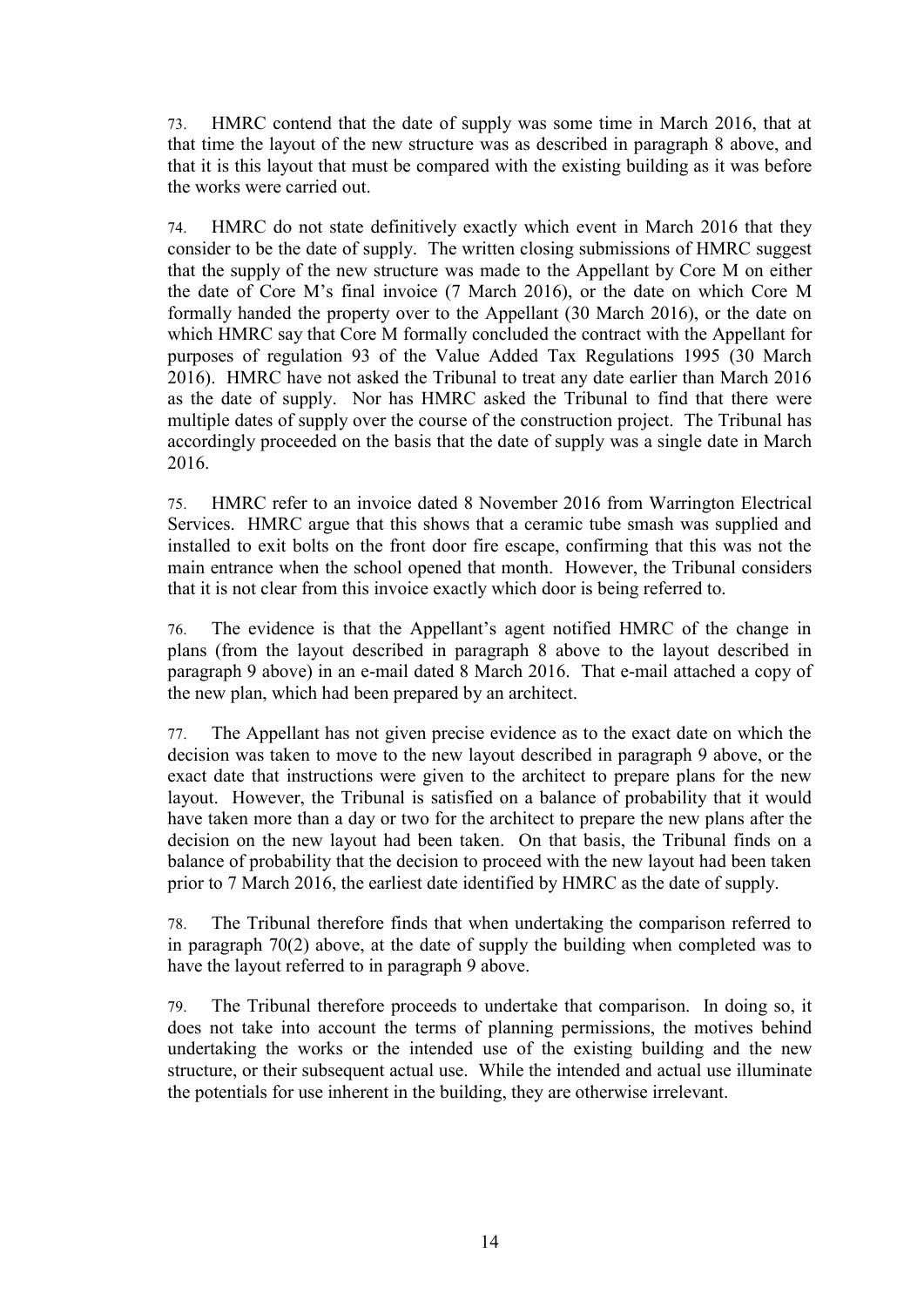80. Physically, there is very limited integration between the existing building and the new structure. Each has its own separate access (a point considered further below), and the entrance doors to each are not particularly close together. The main entrance to the existing building is at the front of that building, while the main entrance to the new structure is located near the rear of the existing building. Thus, it is not possible to pass from one to the other without traversing some distance outdoors.

81. The entrance to the basement of the existing building is located in the new structure, and it appears that it is not possible to access this basement through the existing building. Thus, it may be said that the basement of the existing building has been integrated to an extent into the new structure. However, there has thereby been a corresponding breaking of the integration between the basement of the existing building and the rest of the existing building. There has thereby been no net enhancement of the integration of the existing building and the new structure.

82. The new structure shares a common wall with the existing building. That is to say, the back wall of the existing building serves also as one of the walls of the first corridor in the new structure.

83. The new structure is located on the same parcel of land as the existing building. Thus, it is possible to pass from one to the other without having to leave that parcel of land.

84. The style of the new structure is very different from that of the existing building. The existing building is a 120 year old former residence. The new structure is of a contemporary style.

85. The layout of the new structure is very different from that of the existing building.

- (1) The new structure, which has only a single storey, consists of the large hall, which can be divided into two when so required by a folding acoustic screen, as well as a smaller foyer/exhibition space, and some smaller rooms.
- (2) The existing building is laid out over multiple storeys. Its rooms are much smaller than the hall in the new structure (and also much smaller than either half of the hall when divided in two by the acoustic partition). However, the rooms in the existing building are also typically larger than the small rooms contained in the new structure.

86. Because of these differences, the uses for which the existing building and the new structure are physically capable of being put, and the functions which they are physically capable of performing, are different. The large open space in the new structure would be capable of being used, for instance, as a school hall or gymnasium. The rooms in the existing building would not be capable of such use. On the other hand, rooms in the existing building are being used as classrooms, while the large open space in the new structure would be far too large for this purpose (even when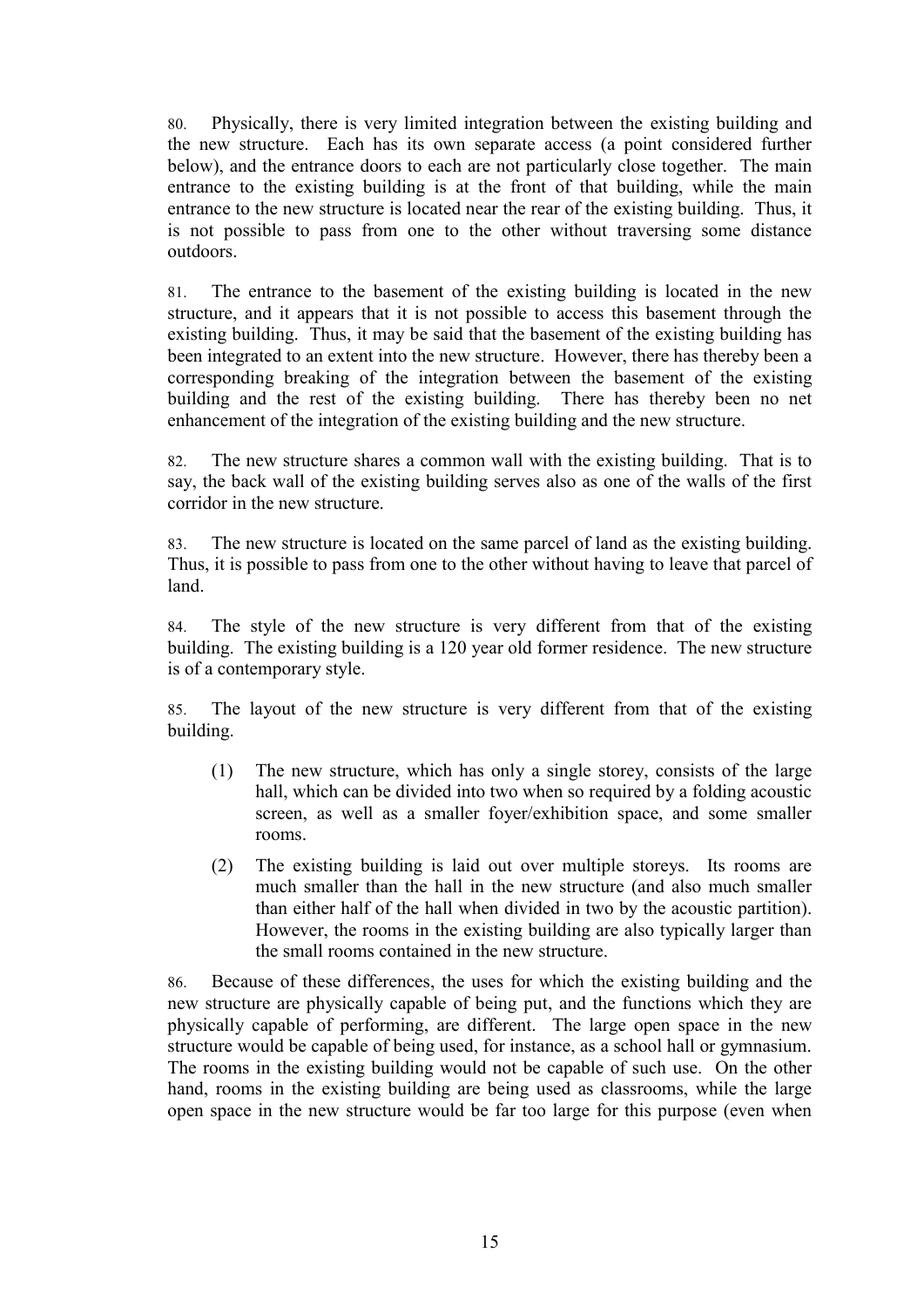partitioned into two), while the other rooms in the new structure would be too small for this. The foyer/exhibition space in the new structure is perhaps the one space that would be large enough to be used as a classroom, but would be unsuitable for this given that it is an access route from the entrance to other parts of the new structure.

87. It may be that the existing building and the new structure could suitably be used together by a single entity for a single purpose. For instance, they might both be used by a single school, utilising the rooms in the existing building as classrooms, and the hall and rooms in the new structure as a school hall and offices. However, that is not determinative. In *Catholic Diocese of Westminster*, a church hall was found to be an annexe, even though the existing church and the new hall were both being used together by the same entity for its overall functions.

88. The Tribunal finds that the new structure is not sufficiently integrated to be considered an extension to the existing building. On the other hand, it has a sufficient degree of integration to prevent it from being considered an entirely separate building. The Tribunal finds that it is an annexe for purposes of Note 16 and Note 17.

## *"Capable of functioning independently"*

- 89. For purposes of Note 17(a):
	- (1) The question whether an annexe is capable of functioning independently from the existing building is to be determined having regard to the objective character of the building and of the annexe.
	- (2) The annexe must be capable of functioning independently in the form in which it has been constructed and without any alteration (subject perhaps to *de minimis* exceptions). That is to say, it is insufficient that it *would* be capable of functioning independently if significant alterations were undertaken.
	- (3) The way in which a building does in fact function is not determinative.

(See, for instance, *Chelmsford College v Revenue & Customs* [2013] UKFTT 400 (TC) ("*Chelmsford College*") at [21]-[24]; *Gateshead Jewish Nursery* at [33], [35(7) and (9)], [69], [72]-[73], [77]; *St Brendan's Sixth Form College v Revenue and Customs* [2018] UKFTT 128 (TC) ("*St Brendan's*") at [13]; *Roman Catholic Diocese of Westminster* at [27].)

90. The absence of a separate electricity supply does not necessarily mean that an annexe cannot function independently (see, for instance, *Gateshead Jewish Nursery* at [79] *St Brendan's* at [39]; but compare *Chelmsford College* at [30]-[31]).

91. In *Catholic Diocese of Westminster* at [27], it was held that central heating arrangements for the new structure is relevant but not a dominant issue. In that case, at the date of completion of the works, the new structure had its own boiler separate from that serving the existing building, although this separate boiler was at the time located in the existing building. However, the thermostat for the new structure was located in the new structure itself. The Tribunal considered that the fact that the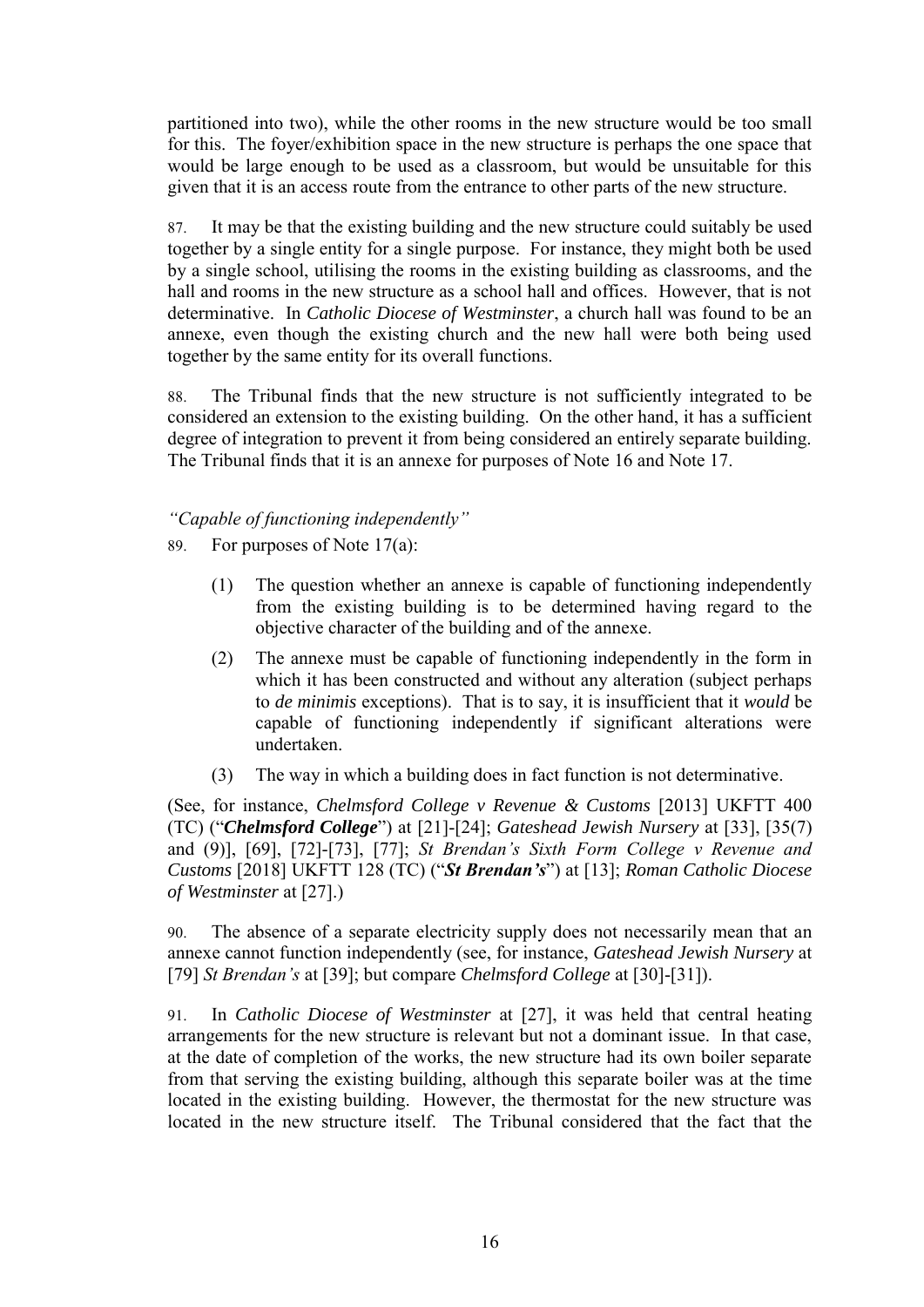temperature in the new structure could be controlled from the new structure was sufficient to constitute a heating system that functions separately from the existing building.

92. In *Gateshead Jewish Nursery* at [77] the Tribunal considered that the addition of electric room heaters or a wall mounted electric water heater would not involve any alteration to the way in which the annexe was constructed. On that basis, an annexe would be capable of functioning independently if it could do so with the addition of electric room heaters and/or a wall mounted electric water heater.

93. In *Gateshead Jewish Nursery* at [79] the Tribunal considered that the absence of a separate electricity supply would be *de minimis*. See also *St Brendan's* at [39].

94. The Tribunal sees no reason why the annexe in this case would not be capable of functioning independently. It has its own toilets, kitchen, storage and office spaces. It is connected to water and electricity. It has its own separate boiler, which (on the oral evidence given) can be controlled from within the annexe itself. In any event, the Tribunal is satisfied that the annexe could, without any alteration to the way in which it was constructed, be fitted with its own electrical heating, if it does not already have this (the evidence of Mrs Klyne is that it does). If the annexe does not have its own separate electricity and water supplies and metres (a matter on which the evidence is not clear), the Tribunal would regard that as *de minimis*. The Tribunal finds that this requirement is satisfied.

#### *Independent access*

95. It is necessary to determine, having regard to the character of the building and of the annexe, what objectively should be considered to be the main access to each. This test is answered, not by what happens in practice, but by reference to what might reasonably be expected to be the main access having regard to the characteristics of the annexe and the existing building, and the layout and physical position of the annexe and the existing building. Actual or intended use is only illustrative and not determinative. (See *Gateshead Jewish Nursery* at [34], [35(8) and (9)], [83], [86].)

96. In this case, there is no access to the annexe internally via the annexe. Nor is there any access to the existing building internally via the annexe. This necessarily means that each has its own separate main access.

97. The fact that the existing building and the annexe are on the same parcel of land, access to which from the street is via a common gate, does not alter this conclusion. The requirement of Note 17 is merely that the main access to the existing building not be via the annexe, and that the main access to the annexe not be via the existing building. This requirement is clearly satisfied in this case.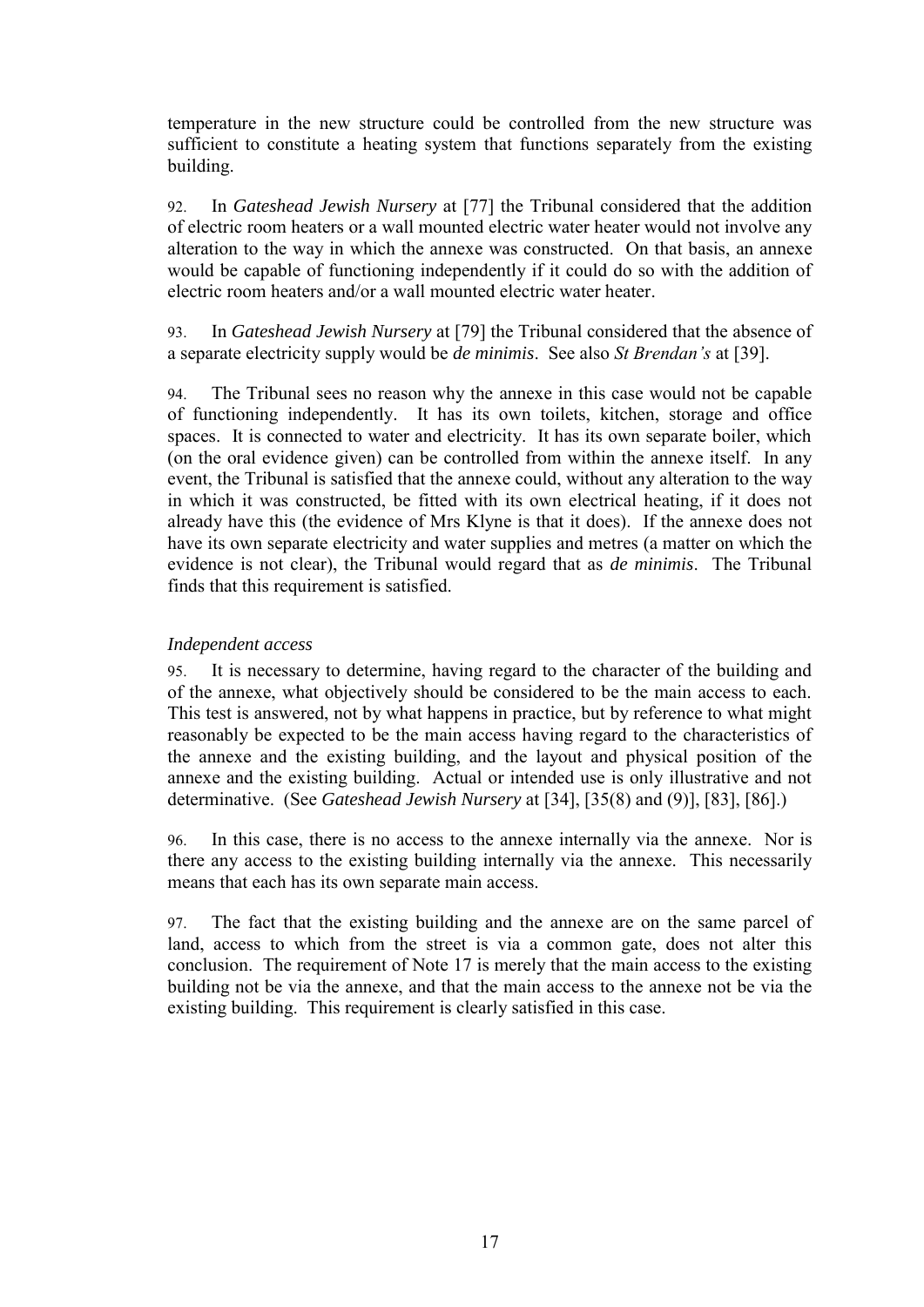*"Otherwise than in the furtherance of a business"*

## *(a) Findings of fact*

98. Having considered the evidence, the Tribunal makes the following findings of fact on a balance of probability.

99. At the site to which this appeal relates, OYY Schools runs both a school for girls between the ages of 5 and 16 (the "school") and a nursery for boys and girls between the ages of 3 and 5 (the "nursery"). The nursery is located in the annexe, while the school is in the existing building. The school and nursery are therefore largely separate activities in separate spaces (the existing building and the annexe respectively), with some limited overlap (in particular, pupils in the school eat their lunch in the annexe about 4 times per week). The Tribunal accepts Mrs Klyne's evidence that the hall and kitchen in the annexe are not used for lessons for the pupils from the school. However, while the school and nursery are physically separate, they are not necessarily administratively separate. Both are run by the same organisation on the same site. There appears to be some overlap in the staff (apart from anything else, it seems that the head teacher of OYY Schools is responsible for both the school and nursery). OYY Schools does not keep separate accounts for the school and the nursery.

100. OYY Schools applied to the Charity Commission for registration as a charity in February 2016, as did Beis Chaya Mushka Ltd. Thus, at the time of the supply to which this appeal relates, March 2016, it was intended that the site when completed would be used by a registered charity.

101. The school and the nursery are run on a non-profit basis. A substantial number of the children at the school and nursery come from financially disadvantaged backgrounds, and OYY Schools has a philosophy of seeking where possible to accommodate children irrespective of their financial means.

102. However, OYY Schools nonetheless needs to finance its activities. It does so through amounts paid by the parents of children attending the school and nursery, and through donations and grants.

103. The Tribunal finds that it is more likely than not that OYY Schools sets a fixed amount that is to be paid in respect of each child attending the school or nursery (which may be different for different year groups). Where a child's family consider that they cannot afford that fixed amount, they can ask the school to reduce the amount or to waive it altogether. The school may or may not agree to do so. One reason why the school may not agree is that it may simply have insufficient funds to provide places at reduced or no fees to the number of children seeking places on that basis. (The school's 2 February 2016 application to the Charity Commission states, in response to a question about the "grant application and allocation process", that the trustees of the school were "sure it will be oversubscribed"). There may be other reasons why the school may decline to accept a particular child, either at all, or on the basis of reduced or completely waived fees. The school's application to the Charity Commission states: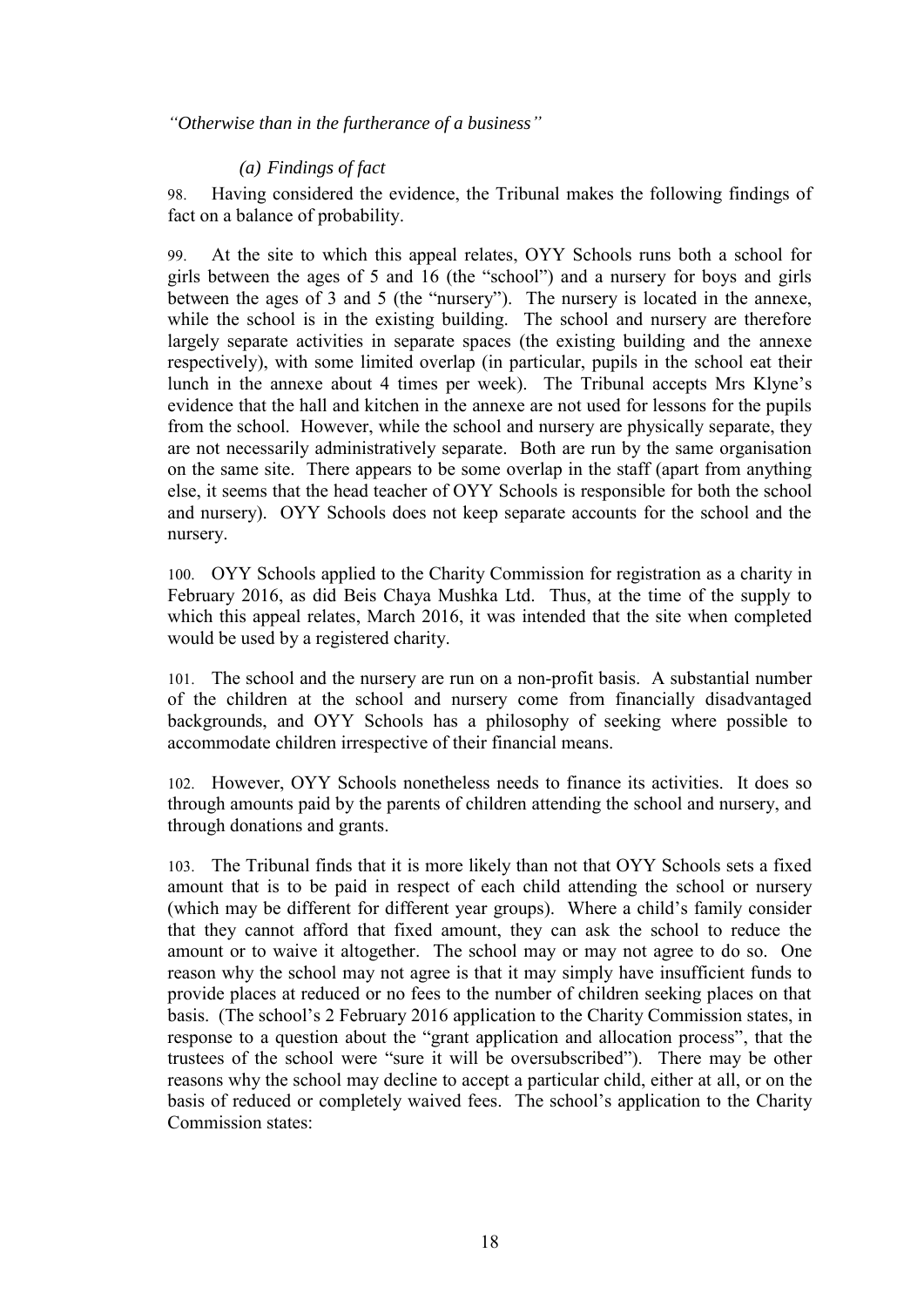The trustees and governors meet to discuss applications and they will decide who is most suitable to enter the college.

The criteria will be based on the person's ability and knowledge and the family background to see if the family fits into the ethos of the school.

For the grants it will be up to the trustees to decide and it will be primarily based on the level of the funds available to pay out after which it will be based on criteria that the trustees will set such as those on government benefits or those that can prove that they are on low income.

104. The Tribunal does not unnecessarily repeat the evidence on which these findings are based, which is set out in paragraphs 26, 32, 35 and 41-52 above. The evidence that there is a fixed amount that each child is required to pay includes in particular the evidence of Mrs Klyne that "the school and nursery only charge contributions set commensurate at a level designed to ensure that they cover the running costs" (paragraph 4 of her witness statement), and the statement of the Appellant's agent (paragraph 43 above) that "the school does have an aspirational target of 'fees' which are aimed at covering costs". There are other references to "fees" in documents prepared by or on behalf of the school itself (see paragraphs 41, 45 and 52 above). Furthermore, the school's application to the Charity Commission indicates that the reduction or waiving of fees is a separate function to the normal activities of the school (see paragraph 45 above). Ofsted reports also refer to the charging of fees (paragraphs 47 and 48 above).

105. The Tribunal finds that these fees are set at a level designed to ensure that OYY Schools covers its costs. Donations are then used to subsidise the fees of a proportion of these children. The percentage of the children whose fees are subsidised is large. The evidence is that in November 2018, 64% of children were paying the full fee, and 36% were paying reduced fees, although none were attending without payment of any fees at all (paragraph 32 above). The evidence of Mrs Klyne is that it is only in rare cases that nothing is paid at all, and that the philosophy of OYY Schools is that families should always pay at least something for each child who attends, if at all possible.

106. The Appellant seeks to argue that because benefactors make donations to OYY Schools without sending a child to attend, while those sending children to attend pay varying amounts and sometimes nothing at all, OYY Schools is analogous to the busker described in *Tolsma v Inspecteur der Omzetbelasting Leeuwarden* [1994] ECR I-743, [1994] STC 509 at [16]-[17]. In that case the CJEU noted that some passers by place money in a busker's collecting tin without lingering to listen to music, while others linger for a considerable period without paying anything, so that there is no direct link between the service provided and the payments received. The Tribunal does not accept that this is a valid analogy.

107. The Tribunal is satisfied on the evidence that a child cannot attend the school or nursery without paying the normal fixed amount, unless the school agrees to reduce or waive that amount. In the event that the school agrees to reduce the amount, payment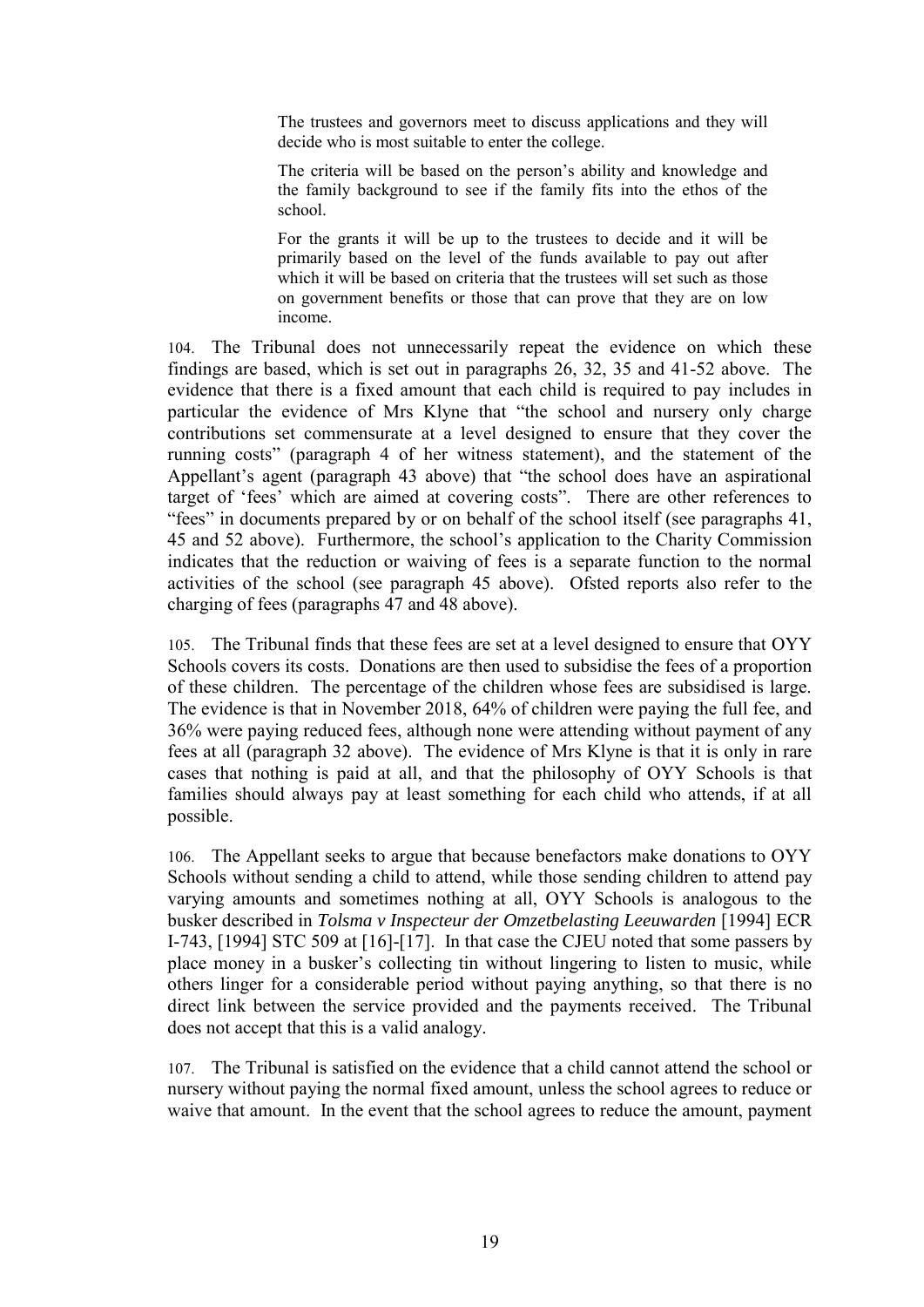of the reduced amount will then be a condition of attendance. Whether they are called "voluntary contributions" or any other name, the amounts paid by the families of children attending the school or nursery are in substance fees, and the Tribunal will refer to them as such.

108. While the school also receives donations and grants, these are separate from the fees charged in respect of children attending the school or nursery. There is no evidence of anyone paying the set fees without sending a child to the school or nursery. It is not possible to conflate the fees and the donations by referring to both as "voluntary contributions".

## *(b) Applicable legal principles*

109. Item 2 in Group 5 of Schedule 8 VATA requires that at the time of supply, the building was "intended for use solely for … a relevant charitable purpose". Note 6 defines "use for a relevant charitable purpose" to include use "otherwise than in the course or furtherance of a business".

110. The word "business" in Note 6 has the same meaning as the expression "economic activity" in Article 9(1) of the Directive.

111. "Economic activity", within the meaning of Article 9(1) of the Directive, requires a supply "for consideration" within the meaning of Article 2 of the Directive.

112. A supply for consideration requires a legal relationship between the supplier and the recipient, pursuant to which there is reciprocal performance whereby the goods or services are supplied in return for the consideration provided by the recipient. There is no need for the consideration to be equal in value to the goods or services: it is simply the price at which the goods or services are supplied (*Wakefield College* at [52]).

113. For there to be an economic activity, the supply must also be made for the purposes of obtaining income therefrom on a continuing basis. A supply meeting this test is referred to for convenience as one made "for remuneration" (a different concept to the concept of "for consideration") (see *Wakefield College* at [52]-[55], [59]; *Longridge* at [70], [72]-[73], [84]).

114. Determining whether there has been a supply for remuneration requires a fact– sensitive enquiry. There is not a checklist of factors to work through. Factors considered to be significant in other cases may provide helpful pointers, but the same factors may assume different relative importance in different cases. (*Wakefield College* at [59]).

115. This enquiry does not involve subjective factors such as whether the supplier is aiming to make a profit, and concessionary charges are therefore not an indicator against economic activity (*Wakefield College* at [55]; *Longridge* at [93]).

116. The fact that a provider has charitable status does not automatically mean that its operations cannot constitute a "business" within the meaning of Note 6. A charity,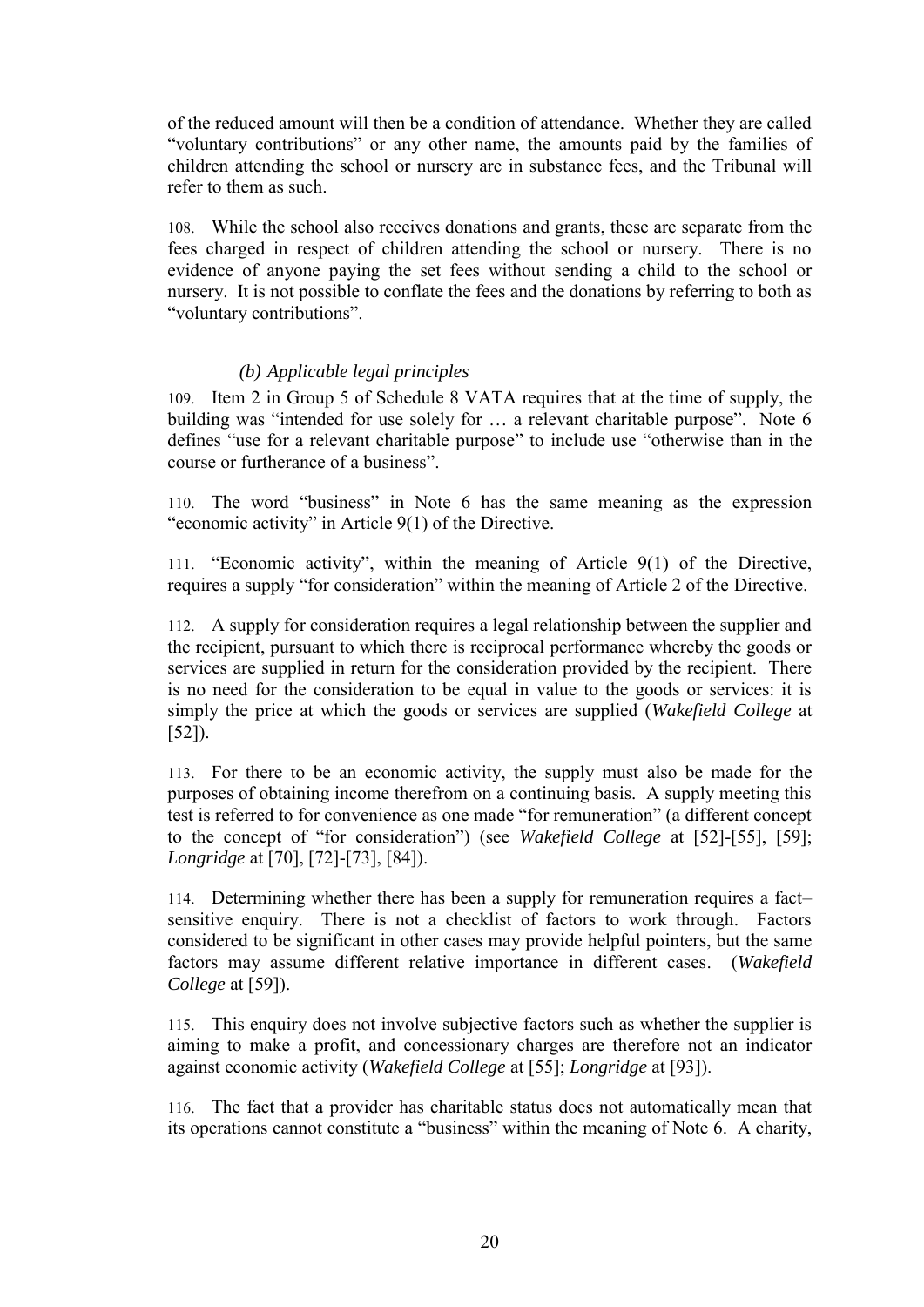as part of its operations, may for instance conduct a business designed to make money for its support, such as a charity shop. However, the payment of fees is not a deciding factor but only one of the factors to be put in the balance in determining whether a charity's activities constitute a "business" (*St Paul's* at [17], [27]).

## *(c) Application of legal principles to the facts*

117. HMRC's case is that OYY Schools is a single educational entity, and that it is necessary to consider the school and nursery as a single inseparable activity. The Appellant on the other hand argues that the annexe is (and was at the time of supply) intended for use by the nursery only, such that only the nursery should be considered when determining whether the annexe is used for "business" activities. This is important to the Appellant, given its reliance on *Yarburgh* and *St Paul's*, which related specifically to playgroups and nurseries.

118. The Tribunal finds that the mere fact that both the school and nursery are run by the same organisation, which includes both activities in a single set of accounts, does not mean that all parts of the site need to be regarded as in use by both the school and nursery. If a single organisation uses an annexe solely for non-business charitable activities, and the pre-existing building for business activities (such as a charity shop), there is no reason in logic why it should be said that the annexe is being used for business purposes. HMRC point to nothing in the wording of the legislation or any case law that would require any other conclusion.

119. Having looked at the plans of the site, and considered the evidence, the Tribunal is satisfied on a balance of probability that in this case any use of the annexe for the purposes of the school (such as the fact that most school pupils eat their lunch there some 4 days a week) is *de minimis*, and that any other use of the school hall is likewise *de minimis*. There is an office in the annexe used by the Appellant and other charities, but part of the Appellant's own activities would relate to the nursery as opposed to the school, and the office that it occupies is in any event a very small portion of the floor space of the annexe. It appears that HMRC accept that up to 5% business use of a building can be ignored as *de minimis* (see *Wakefield College* at [5]). The Tribunal is satisfied that any non-nursery use of the annexe would be within this order of magnitude. The Tribunal therefore confines itself to consideration of the nursery when determining whether the annexe is used for "business" purposes.

120. The Tribunal is satisfied that where a child is accepted for attendance at the nursery, a legal relationship is established whereby educational services are provided by the school or nursery in return for the payment of fees (full or reduced) by the child's family. There is a supply for consideration. The rare cases where fees are waived entirely are *de minimis*.

121. The critical question is whether the supply is "for remuneration". Answering this question requires a fact–sensitive enquiry of all relevant circumstances as a whole.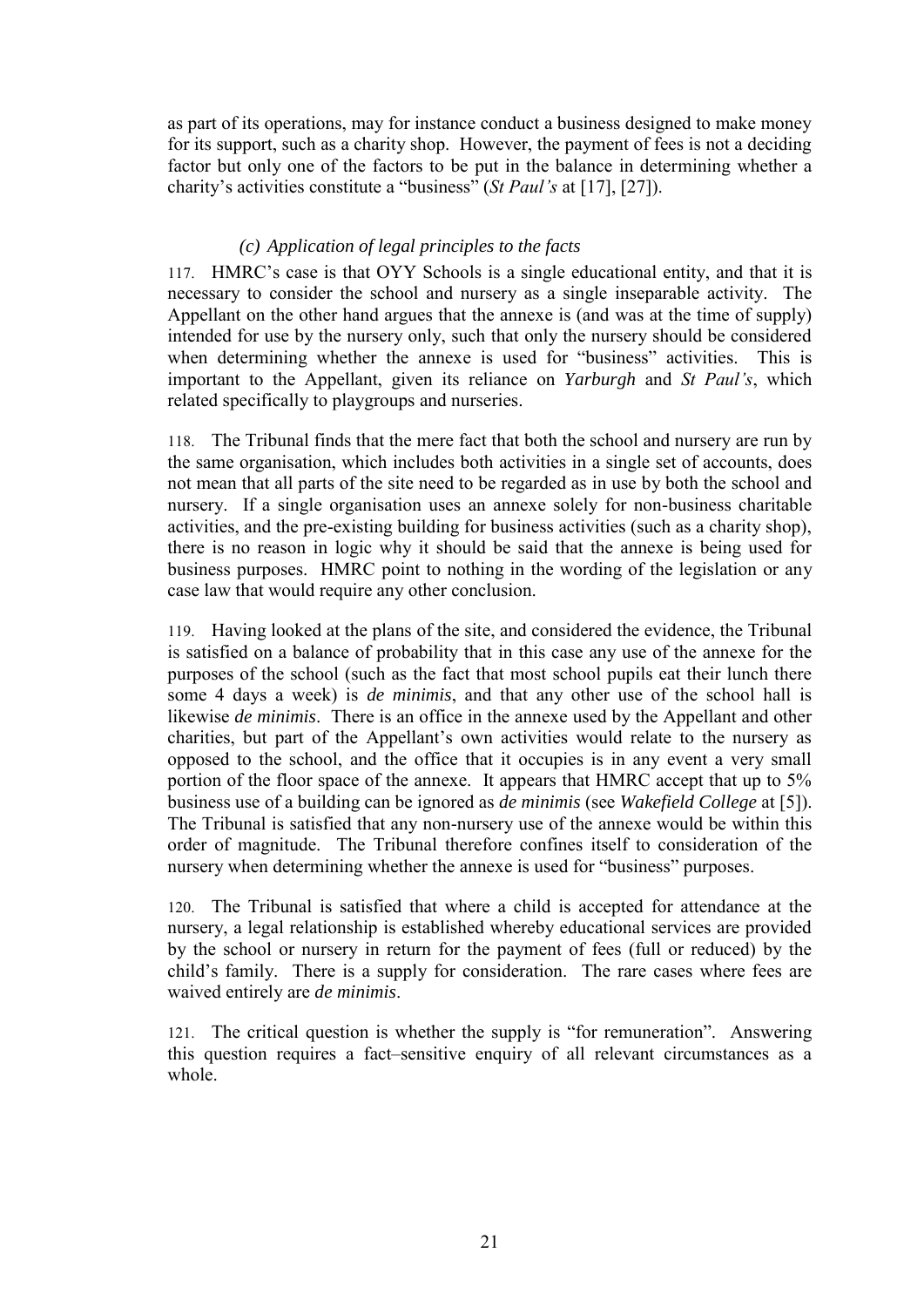122. The Tribunal takes into account the following matters, which could be said to weigh in favour of the conclusion that the supply is made "for remuneration":

- (1) the sole activity of the nursery is the provision of educational services to the children who attend;
- (2) those services are supplied for a form of payment or consideration, over a period of time with some degree of frequency and scale;
- (3) the nursery is a significant, if minority, part of the total undertaking of OYY Schools;
- (4) the fees paid are a significant amount of the nursery's income, and make a significant contribution to the cost of running the nursery;
- (5) the level of the normal fee is fixed by reference to the cost of running the nursery, and thereby fixed by reference to the cost of providing the supply to the child in respect of whom the fee is paid;
- (6) the benefit of the fee paid accrues to the child on behalf of whom the fee is paid, and the amount of the benefit is proportionate to the amount of the fee paid, at least in the case of a child who pays the full fee;
- (7) in the case of a child who benefits from fee remission, the remitted part of the fee is paid out of donations and grants to OYY Schools, so that for practical purposes a full fee is still paid in respect of that child, partly by the child's family and partly through donations; and
- (8) there is no reason to suppose that there are not other nurseries that operate on a similar basis, with fees set at a level to cover costs, with the fees of some pupils subsidised through additional donations and grants.

Compare *Wakefield College* at [79]-[85]; *Longridge* at [92]; *APDC* at [14]-[15].

123. On the other hand, the Tribunal also takes into account the following considerations.

- (1) It was held in *Yarburgh* and *St Paul's* that, in the circumstances of those particular cases, the running of a nursery or crèche by a charity was not a business activity for purposes of Note 6.
- (2) More recent case law, including in particular *Wakefield College*, does not cast doubt on the correctness of *Yarburgh* and *St Paul's*. HMRC did not in these proceedings seek to argue that *Yarburgh* and *St Paul's* were incorrectly decided, but sought to distinguish those cases on their facts.
- (3) HMRC contend that the percentage of the nursery's finances that are obtained through fees is significantly higher than in the case of *St Paul's*. However, in *St Paul's*, the High Court upheld the decision of the VAT and Duties Tribunal, from which it quoted the following passage at [53]:

… we think there is an essential similarity between the two cases [*Yarburgh* and *St Paul's*] in that fees were set at a level designed to ensure that the operation broke even. If there are differences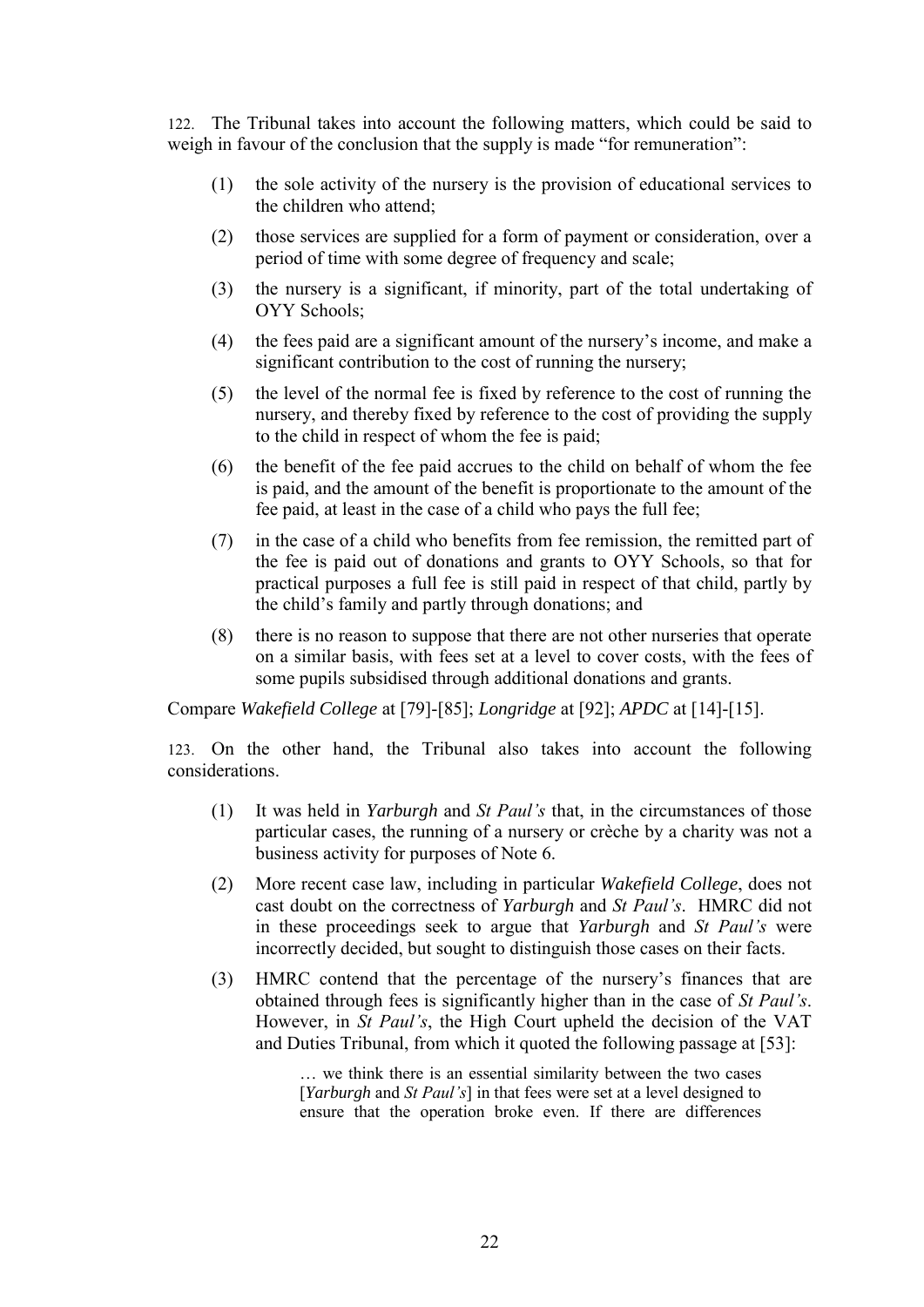between the two cases they seem to us to be differences of scale or degree rather than of principle. … Though it cannot be said that the management of an activity is irrelevant to its character, the essential focus must be on the activity itself. In this, case it is the not-for-profit provision of a day nursery. If that (or something very close to it) is a charitable activity when carried on (as in Yarburgh**)**  by a cooperative, does it cease to be charitable, and become a business activity, when it is managed by those who perform it even though in every other respect it is materially identical? In our view the answer to that question is no. The nature of the activity is unchanged. The financial constraints under which it is undertaken are identical. The level of the fees will not go up or down depending upon who is on the committee; their level is dictated by the available income and the cost of supplying the service, factors which would not change in any way if parents dominated the committee, or were its only members.

- (4) The nursery in this case is run on a not for profit basis.
- (5) The evidence is that a significant number of the children attending the nursery are from disadvantaged backgrounds. This is borne out by the fact that in November 2018, some 36% of the children were paying substantially remitted fees.
- (6) Accordingly, a substantial number of the children catered for by this nursery would not be catered for by commercial nurseries, namely those from families who cannot afford commercial nurseries.
- (7) The Tribunal finds that in the present case, the amount of fees charged for children attending the nursery was not of itself sufficient even for the nursery to break even. Had there been no other sources of income, the nursery would in fact have run at a loss. The Tribunal is satisfied that such a loss would have been unsustainable. Thus, if the fees had been the only source of income, the nursery would not have continued to exist at all.
- (8) The reality is therefore that while the nursery was funded in part from fees paid by families of children attending the nursery, the ability of the nursery to exist and to carry out its charitable purposes depended on receipt of donations and grants from other sources. The Tribunal finds that it cannot be said in this case that the supply of nursery services was made for the purposes of obtaining income therefrom on a continuing basis. If anything, the converse was the case, namely that the fees were charged for purposes of enabling the nursery services to be supplied. However, the fees themselves were not sufficient for that purpose.
- (9) The Tribunal does not assume that every activity that runs at a loss, or that every nursery run by a charity, is for that reason alone necessarily excluded from the definition of a business under the *Wakefield College* analysis. However, in all the circumstances of this case as a whole, the Tribunal finds that the fees charged cannot be considered "remuneration" within the meaning of the *Wakefield College* analysis. Nor does the